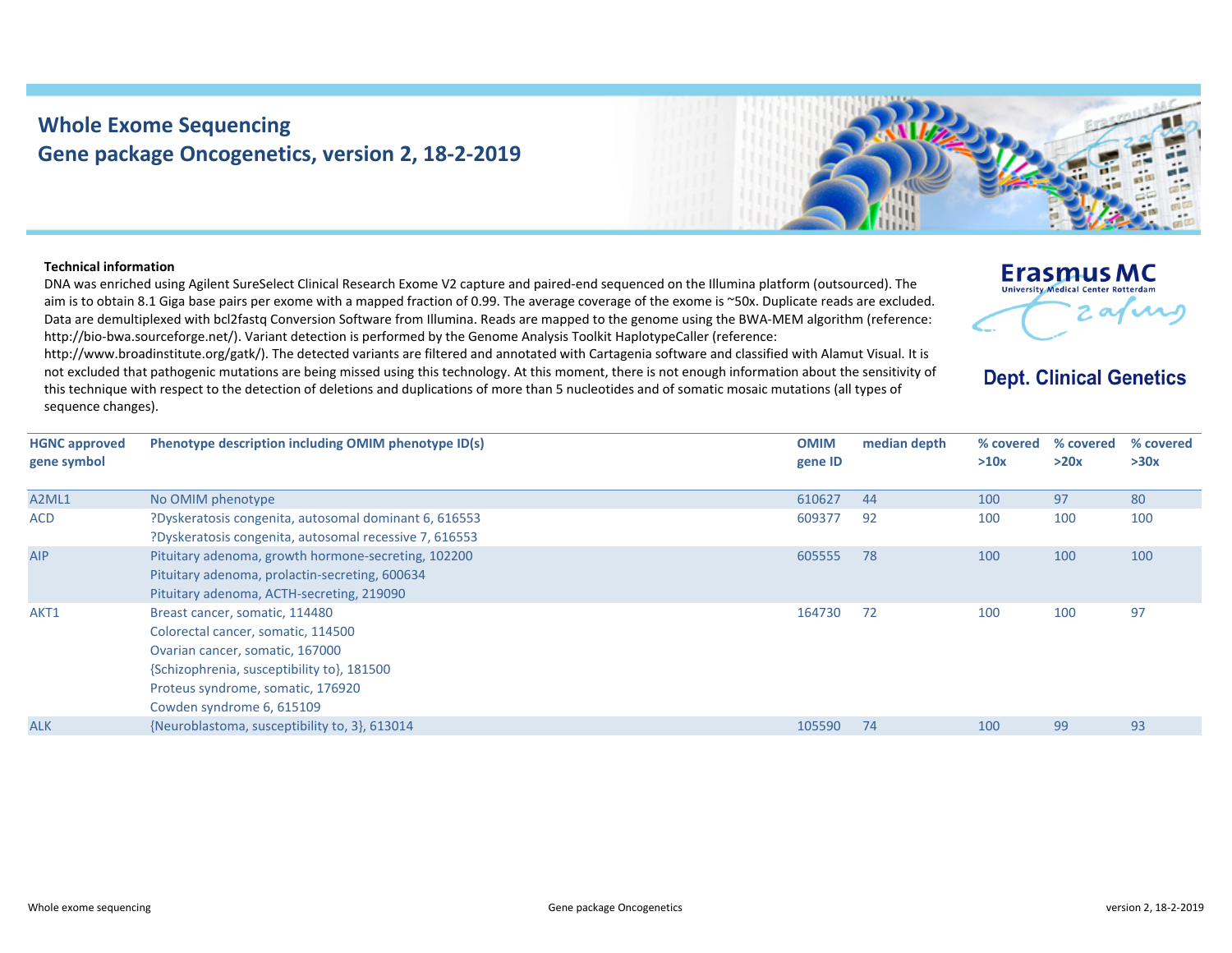| <b>HGNC approved</b> | Phenotype description including OMIM phenotype ID(s)            | <b>OMIM</b> | median depth | % covered | % covered | % covered |
|----------------------|-----------------------------------------------------------------|-------------|--------------|-----------|-----------|-----------|
| gene symbol          |                                                                 | gene ID     |              | >10x      | >20x      | >30x      |
| <b>APC</b>           | Adenomatous polyposis coli, 175100                              | 611731      | 130          | 100       | 100       | 100       |
|                      | Gastric cancer, somatic, 613659                                 |             |              |           |           |           |
|                      | Adenoma, periampullary, somatic                                 |             |              |           |           |           |
|                      | Hepatoblastoma, somatic, 114550                                 |             |              |           |           |           |
|                      | Desmoid disease, hereditary, 135290                             |             |              |           |           |           |
|                      | Colorectal cancer, somatic, 114500                              |             |              |           |           |           |
|                      | Brain tumor-polyposis syndrome 2, 175100                        |             |              |           |           |           |
|                      | Gardner syndrome, 175100                                        |             |              |           |           |           |
| ARMC5                | ACTH-independent macronodular adrenal hyperplasia 2, 615954     | 615549      | 88           | 100       | 100       | 100       |
| <b>ATM</b>           | Ataxia-telangiectasia, 208900                                   | 607585      | 55           | 100       | 97        | 83        |
|                      | Lymphoma, B-cell non-Hodgkin, somatic                           |             |              |           |           |           |
|                      | {Breast cancer, susceptibility to}, 114480                      |             |              |           |           |           |
|                      | Lymphoma, mantle cell, somatic                                  |             |              |           |           |           |
|                      | T-cell prolymphocytic leukemia, somatic                         |             |              |           |           |           |
| <b>ATR</b>           | Seckel syndrome 1, 210600                                       | 601215      | 58           | 100       | 96        | 78        |
|                      | ?Cutaneous telangiectasia and cancer syndrome, familial, 614564 |             |              |           |           |           |
| AXIN2                | Oligodontia-colorectal cancer syndrome, 608615                  | 604025      | 83           | 100       | 100       | 99        |
|                      | Colorectal cancer, somatic, 114500                              |             |              |           |           |           |
| BAP1                 | Tumor predisposition syndrome, 614327                           | 603089      | 81           | 100       | 100       | 99        |
| BARD1                | {Breast cancer, susceptibility to}, 114480                      | 601593      | 55           | 100       | 100       | 91        |
| <b>BLM</b>           | Bloom syndrome, 210900                                          | 604610      | 62           | 100       | 98        | 90        |
| <b>BMPR1A</b>        | Polyposis, juvenile intestinal, 174900                          | 601299      | 61           | 100       | 100       | 98        |
|                      | Polyposis syndrome, hereditary mixed, 2, 610069                 |             |              |           |           |           |
|                      | Juvenile polyposis syndrome, infantile form, 174900             |             |              |           |           |           |
| <b>BRAF</b>          | Melanoma, malignant, somatic                                    | 164757      | 53           | 100       | 98        | 84        |
|                      | Colorectal cancer, somatic                                      |             |              |           |           |           |
|                      | Adenocarcinoma of lung, somatic, 211980                         |             |              |           |           |           |
|                      | Nonsmall cell lung cancer, somatic                              |             |              |           |           |           |
|                      | Cardiofaciocutaneous syndrome, 115150                           |             |              |           |           |           |
|                      | Noonan syndrome 7, 613706                                       |             |              |           |           |           |
|                      | LEOPARD syndrome 3, 613707                                      |             |              |           |           |           |
| BRCA1                | {Breast-ovarian cancer, familial, 1}, 604370                    | 113705      | 153          | 100       | 100       | 99        |
|                      | {Pancreatic cancer, susceptibility to, 4}, 614320               |             |              |           |           |           |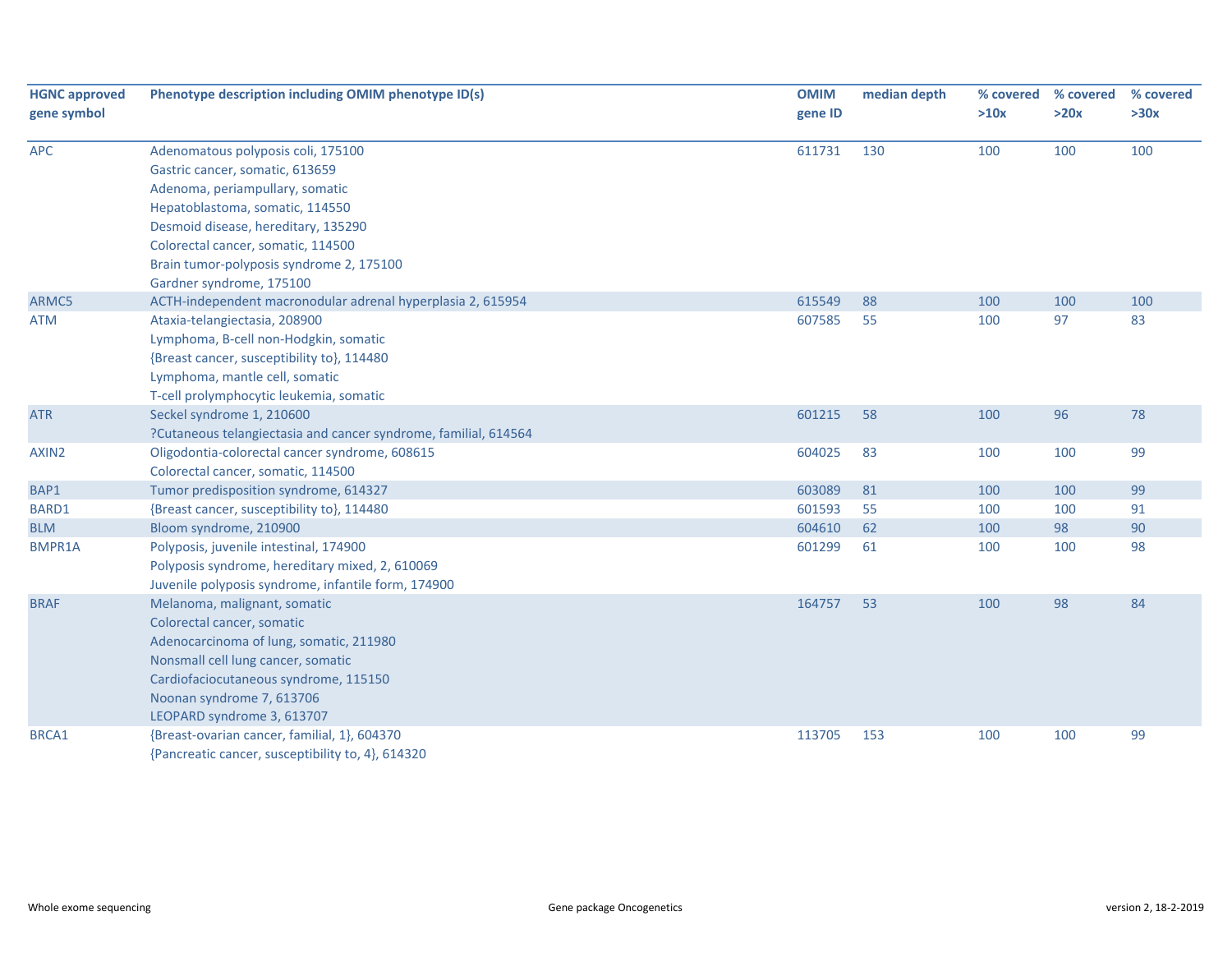| <b>HGNC approved</b><br>gene symbol | Phenotype description including OMIM phenotype ID(s)                                                                                                                                                                                                                                                                                | <b>OMIM</b><br>gene ID | median depth | % covered<br>>10x | % covered<br>>20x | % covered<br>>30x |
|-------------------------------------|-------------------------------------------------------------------------------------------------------------------------------------------------------------------------------------------------------------------------------------------------------------------------------------------------------------------------------------|------------------------|--------------|-------------------|-------------------|-------------------|
| BRCA <sub>2</sub>                   | {Breast-ovarian cancer, familial, 2}, 612555<br>Fanconi anemia, complementation group D1, 605724<br>{Prostate cancer}, 176807<br>{Breast cancer, male, susceptibility to}, 114480<br>Wilms tumor, 194070<br>{Medulloblastoma}, 155255<br>{Glioblastoma 3}, 613029<br>{Pancreatic cancer 2}, 613347                                  | 600185                 | 143          | 100               | 100               | 100               |
| BRIP1                               | Breast cancer, early-onset, 114480                                                                                                                                                                                                                                                                                                  | 605882                 | 43           | 100               | 96                | 77                |
| BUB1                                | Fanconi anemia, complementation group J, 609054<br>Colorectal cancer with chromosomal instability, somatic                                                                                                                                                                                                                          | 602452                 | 58           | 100               | 98                | 88                |
| BUB1B                               | Colorectal cancer, somatic, 114500<br>Mosaic variegated aneuploidy syndrome 1, 257300<br>[Premature chromatid separation trait], 176430                                                                                                                                                                                             | 602860                 | 51           | 100               | 98                | 86                |
| BUB3                                | No OMIM phenotype                                                                                                                                                                                                                                                                                                                   | 603719                 | 48           | 100               | 97                | 85                |
| <b>CASR</b>                         | Hypocalciuric hypercalcemia, type I, 145980<br>Hyperparathyroidism, neonatal, 239200<br>Hypocalcemia, autosomal dominant, 601198<br>Hypocalcemia, autosomal dominant, with Bartter syndrome, 601198<br>{Epilepsy idiopathic generalized, susceptibility to, 8}, 612899<br>Hypercalciuric hypercalcemia<br>{Calcium, serum level of} | 601199                 | 85           | 100               | 100               | 99                |
| <b>CBL</b>                          | Noonan syndrome-like disorder with or without juvenile myelomonocytic leukemia, 613563                                                                                                                                                                                                                                              | 165360                 | 54           | 100               | 100               | 97                |
| CDC73                               | Hyperparathyroidism-jaw tumor syndrome, 145001<br>Hyperparathyroidism, familial primary, 145000<br>Parathyroid adenoma with cystic changes, 145001<br>Parathyroid carcinoma, 608266                                                                                                                                                 | 607393                 | 56           | 100               | 99                | 84                |
| CDH1                                | Endometrial carcinoma, somatic, 608089<br>Ovarian carcinoma, somatic, 167000<br>{Breast cancer, lobular}, 114480<br>Gastric cancer, familial diffuse, with or without cleft lip and/or palate, 137215<br>{Prostate cancer, susceptibility to}, 176807                                                                               | 192090                 | 60           | 100               | 99                | 95                |
| CDK4                                | {Melanoma, cutaneous malignant, 3}, 609048                                                                                                                                                                                                                                                                                          | 123829                 | 62           | 100               | 100               | 99                |
| CDKN1A                              | No OMIM phenotype                                                                                                                                                                                                                                                                                                                   | 116899                 | 109          | 100               | 100               | 100               |
| CDKN1B                              | Multiple endocrine neoplasia, type IV, 610755                                                                                                                                                                                                                                                                                       | 600778                 | 126          | 100               | 100               | 100               |
| CDKN1C                              | Beckwith-Wiedemann syndrome, 130650<br>IMAGE syndrome, 614732                                                                                                                                                                                                                                                                       | 600856                 | 56           | 91                | 83                | 74                |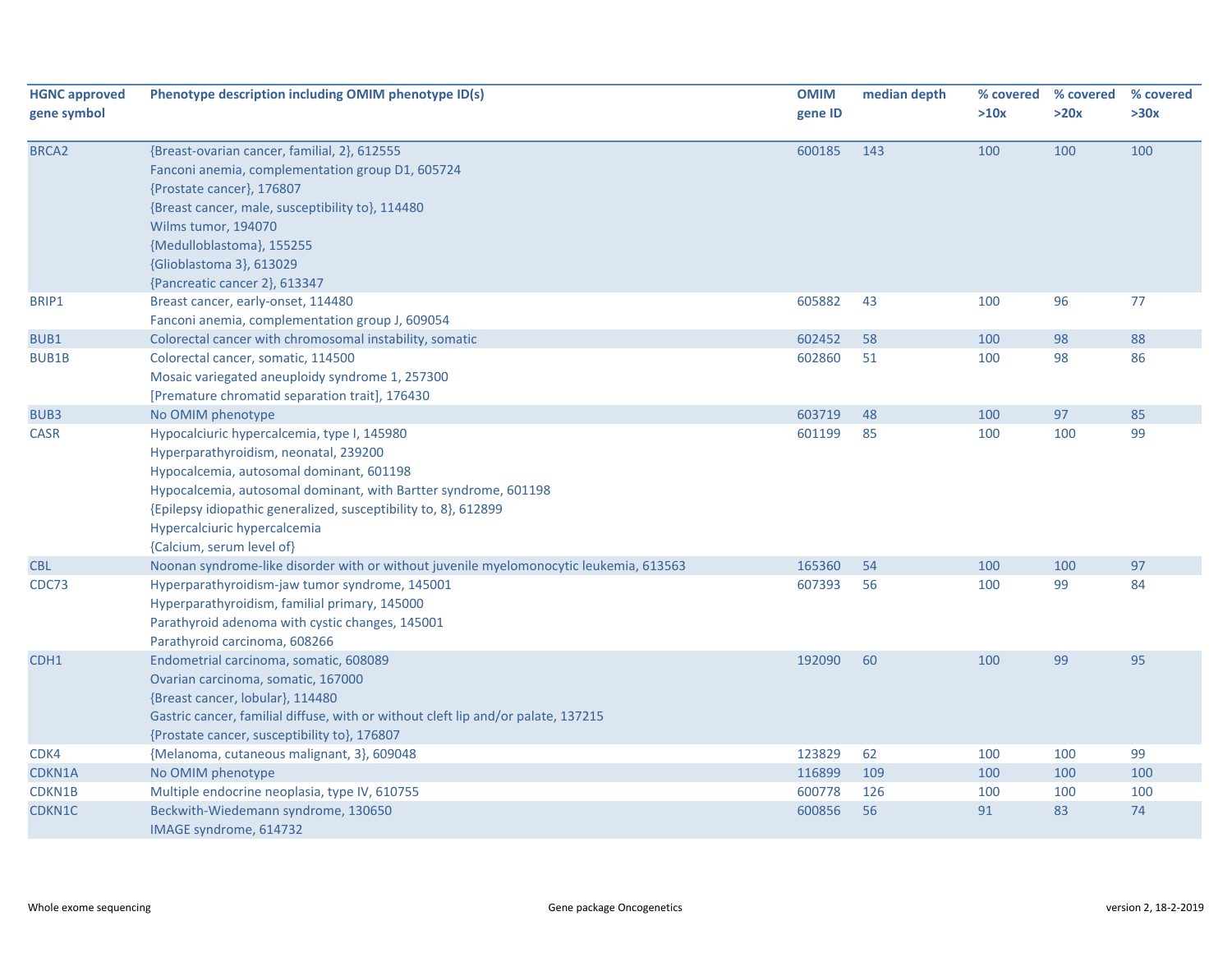| <b>HGNC approved</b> | Phenotype description including OMIM phenotype ID(s)                            | <b>OMIM</b> | median depth | % covered | % covered | % covered |
|----------------------|---------------------------------------------------------------------------------|-------------|--------------|-----------|-----------|-----------|
| gene symbol          |                                                                                 | gene ID     |              | >10x      | >20x      | >30x      |
| <b>CDKN2A</b>        | {Melanoma, cutaneous malignant, 2}, 155601                                      | 600160      | 80           | 100       | 100       | 100       |
|                      | Melanoma and neural system tumor syndrome, 155755                               |             |              |           |           |           |
|                      | Pancreatic cancer/melanoma syndrome, 606719                                     |             |              |           |           |           |
|                      | Orolaryngeal cancer, multiple,                                                  |             |              |           |           |           |
| CDKN2B               | No OMIM phenotype                                                               | 600431      | 53           | 100       | 100       | 100       |
| CDKN <sub>2C</sub>   | No OMIM phenotype                                                               | 603369      | 66           | 100       | 100       | 100       |
| <b>CEBPA</b>         | ?Leukemia, acute myeloid, 601626                                                | 116897      | 69           | 100       | 87        | 70        |
|                      | Leukemia, acute myeloid, somatic, 601626                                        |             |              |           |           |           |
| <b>CFTR</b>          | Cystic fibrosis, 219700                                                         | 602421      | 69           | 100       | 99        | 92        |
|                      | Congenital bilateral absence of vas deferens, 277180                            |             |              |           |           |           |
|                      | Sweat chloride elevation without CF                                             |             |              |           |           |           |
|                      | {Pancreatitis, idiopathic}, 167800                                              |             |              |           |           |           |
|                      | {Hypertrypsinemia, neonatal}                                                    |             |              |           |           |           |
|                      | {Bronchiectasis with or without elevated sweat chloride 1, modifier of}, 211400 |             |              |           |           |           |
| CHEK2                | Li-Fraumeni syndrome, 609265                                                    | 604373      | 58           | 100       | 92        | 73        |
|                      | Osteosarcoma, somatic, 259500                                                   |             |              |           |           |           |
|                      | {Breast cancer, susceptibility to}, 114480                                      |             |              |           |           |           |
|                      | {Prostate cancer, familial, susceptibility to}, 176807                          |             |              |           |           |           |
|                      | {Breast and colorectal cancer, susceptibility to}                               |             |              |           |           |           |
| <b>COL17A1</b>       | Epidermolysis bullosa, junctional, non-Herlitz type, 226650                     | 113811      | 65           | 100       | 100       | 95        |
|                      | Epidermolysis bullosa, junctional, localisata variant, 226650                   |             |              |           |           |           |
|                      | Epithelial recurrent erosion dystrophy, 122400                                  |             |              |           |           |           |
| <b>CREBBP</b>        | Rubinstein-Taybi syndrome, 180849                                               | 600140      | 81           | 100       | 99        | 91        |
| CTNNA1               | No OMIM phenotype                                                               | 116805      | 65           | 100       | 99        | 93        |
| <b>CYLD</b>          | Cylindromatosis, familial, 132700                                               | 605018      | 44           | 100       | 96        | 80        |
|                      | Brooke-Spiegler syndrome, 605041                                                |             |              |           |           |           |
|                      | Trichoepithelioma, multiple familial, 1, 601606                                 |             |              |           |           |           |
| DDB <sub>2</sub>     | Xeroderma pigmentosum, group E, DDB-negative subtype, 278740                    | 600811      | 67           | 100       | 100       | 95        |
| DICER1               | Pleuropulmonary blastoma, 601200                                                | 606241      | 60           | 100       | 98        | 90        |
|                      | Goiter, multinodular 1, with or without Sertoli-Leydig cell tumors, 138800      |             |              |           |           |           |
|                      | Rhabdomyosarcoma, embryonal, 2, 180295                                          |             |              |           |           |           |
| DIS3L2               | Perlman syndrome, 267000                                                        | 614184      | 57           | 100       | 98        | 90        |
| DKC1                 | Dyskeratosis congenita, X-linked, 305000                                        | 300126      | 45           | 100       | 96        | 83        |
| DOCK8                | Hyper-IgE recurrent infection syndrome, autosomal recessive, 243700             | 611432      | 49           | 100       | 94        | 81        |
| <b>EGFR</b>          | Nonsmall cell lung cancer, response to tyrosine kinase inhibitor in, 211980     | 131550      | 56           | 100       | 100       | 92        |
|                      | Adenocarcinoma of lung, response to tyrosine kinase inhibitor in, 211980        |             |              |           |           |           |
|                      | {Nonsmall cell lung cancer, susceptibility to}, 211980                          |             |              |           |           |           |
|                      | ?Inflammatory skin and bowel disease, neonatal, 2, 616069                       |             |              |           |           |           |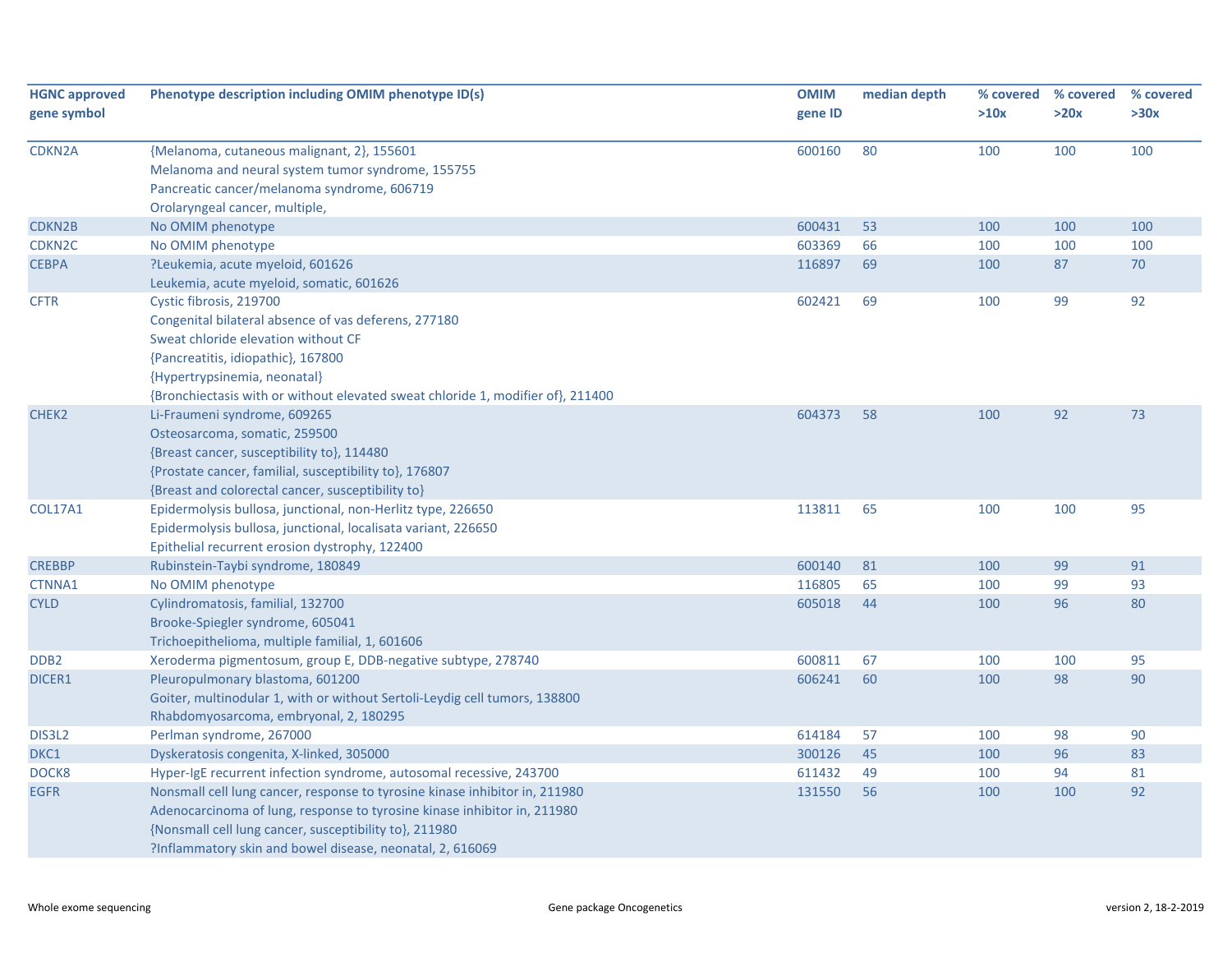| <b>HGNC approved</b><br>gene symbol | Phenotype description including OMIM phenotype ID(s)                                                                                                                                                                                                                          | <b>OMIM</b><br>gene ID | median depth | % covered<br>>10x | % covered<br>>20x | % covered<br>>30x |
|-------------------------------------|-------------------------------------------------------------------------------------------------------------------------------------------------------------------------------------------------------------------------------------------------------------------------------|------------------------|--------------|-------------------|-------------------|-------------------|
| EGLN1                               | Erythrocytosis, familial, 3, 609820<br>[Hemoglobin, high altitude adaptation], 609070                                                                                                                                                                                         | 606425                 | 81           | 100               | 100               | 93                |
| <b>ELANE</b>                        | Neutropenia, cyclic, 162800<br>Neutropenia, severe congenital 1, autosomal dominant, 202700                                                                                                                                                                                   | 130130                 | 67           | 100               | 100               | 98                |
| ERCC1                               | Cerebrooculofacioskeletal syndrome 4, 610758                                                                                                                                                                                                                                  | 126380                 | 52           | 100               | 100               | 95                |
| ERCC2                               | Xeroderma pigmentosum, group D, 278730<br>Trichothiodystrophy 1, photosensitive, 601675<br>Cerebrooculofacioskeletal syndrome 2, 610756                                                                                                                                       | 126340                 | 75           | 100               | 100               | 99                |
| ERCC3                               | Xeroderma pigmentosum, group B, 610651<br>Trichothiodystrophy 2, photosensitive, 616390                                                                                                                                                                                       | 133510                 | 56           | 100               | 99                | 89                |
| ERCC4                               | Xeroderma pigmentosum, group F, 278760<br>?XFE progeroid syndrome, 610965<br>Fanconi anemia, complementation group Q, 615272<br>Xeroderma pigmentosum, type F/Cockayne syndrome, 278760                                                                                       | 133520                 | 58           | 100               | 99                | 88                |
| ERCC5                               | Xeroderma pigmentosum, group G, 278780<br>Xeroderma pigmentosum, group G/Cockayne syndrome, 278780<br>Cerebrooculofacioskeletal syndrome 3, 616570                                                                                                                            | 133530                 | 65           | 100               | 99                | 94                |
| ERCC6                               | Cockayne syndrome, type B, 133540<br>Cerebrooculofacioskeletal syndrome 1, 214150<br>De Sanctis-Cacchione syndrome, 278800<br>{Macular degeneration, age-related, susceptibility to 5}, 613761<br>UV-sensitive syndrome 1, 600630<br>{Lung cancer, susceptibility to}, 211980 | 609413                 | 60           | 100               | 98                | 92                |
| EXO1                                | No OMIM phenotype                                                                                                                                                                                                                                                             | 606063                 | 51           | 100               | 98                | 88                |
| EXT1                                | Exostoses, multiple, type 1, 133700<br>Chondrosarcoma, 215300                                                                                                                                                                                                                 | 608177                 | 51           | 100               | 97                | 89                |
| EXT <sub>2</sub>                    | Exostoses, multiple, type 2, 133701<br>?Seizures, scoliosis, and macrocephaly syndrome, 616682                                                                                                                                                                                | 608210                 | 68           | 100               | 99                | 89                |
| FAN1                                | Interstitial nephritis, karyomegalic, 614817                                                                                                                                                                                                                                  | 613534                 | 58           | 100               | 100               | 93                |
| <b>FANCA</b>                        | Fanconi anemia, complementation group A, 227650                                                                                                                                                                                                                               | 607139                 | 69           | 100               | 98                | 89                |
| <b>FANCB</b>                        | Fanconi anemia, complementation group B, 300514                                                                                                                                                                                                                               | 300515                 | 46           | 100               | 98                | 85                |
| <b>FANCC</b>                        | Fanconi anemia, complementation group C, 227645                                                                                                                                                                                                                               | 613899                 | 47           | 100               | 94                | 75                |
| <b>FANCD2</b>                       | Fanconi anemia, complementation group D2, 227646                                                                                                                                                                                                                              | 613984                 | 53           | 100               | 98                | 87                |
| <b>FANCE</b>                        | Fanconi anemia, complementation group E, 600901                                                                                                                                                                                                                               | 613976                 | 80           | 100               | 100               | 92                |
| <b>FANCF</b>                        | Fanconi anemia, complementation group F, 603467                                                                                                                                                                                                                               | 613897                 | 114          | 100               | 100               | 100               |
| <b>FANCG</b>                        | Fanconi anemia, complementation group G, 614082                                                                                                                                                                                                                               | 602956                 | 88           | 100               | 100               | 100               |
| <b>FANCI</b>                        | Fanconi anemia, complementation group I, 609053                                                                                                                                                                                                                               | 611360                 | 52           | 100               | 98                | 87                |
| <b>FANCL</b>                        | Fanconi anemia, complementation group L, 614083                                                                                                                                                                                                                               | 608111                 | 43           | 100               | 94                | 72                |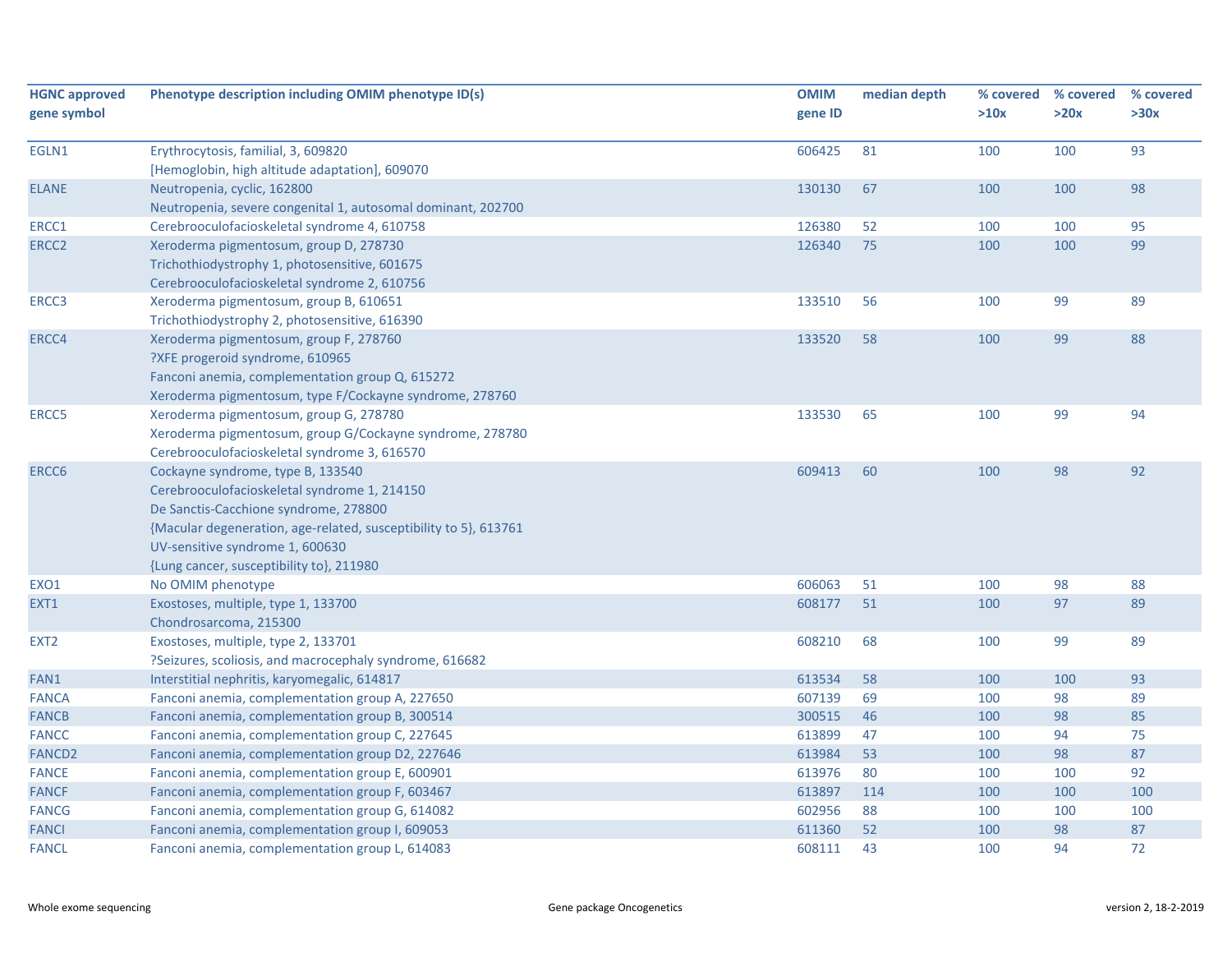| <b>HGNC approved</b><br>gene symbol | Phenotype description including OMIM phenotype ID(s)                                                                                                                                                                                                                                                       | <b>OMIM</b><br>gene ID | median depth | % covered<br>>10x | % covered<br>>20x | % covered<br>>30x |
|-------------------------------------|------------------------------------------------------------------------------------------------------------------------------------------------------------------------------------------------------------------------------------------------------------------------------------------------------------|------------------------|--------------|-------------------|-------------------|-------------------|
| <b>FANCM</b>                        | No OMIM phenotype                                                                                                                                                                                                                                                                                          | 609644                 | 64           | 100               | 98                | 91                |
| <b>FAS</b>                          | {Autoimmune lymphoproliferative syndrome}, 601859<br>Squamous cell carcinoma, burn scar-related, somatic<br>Autoimmune lymphoproliferative syndrome, type IA, 601859                                                                                                                                       | 134637                 | 109          | 100               | 99                | 84                |
| FH                                  | Fumarase deficiency, 606812<br>Leiomyomatosis and renal cell cancer, 150800                                                                                                                                                                                                                                | 136850                 | 57           | 98                | 93                | 88                |
| <b>FLCN</b>                         | Birt-Hogg-Dube syndrome, 135150<br>Pneumothorax, primary spontaneous, 173600<br>Renal carcinoma, chromophobe, somatic, 144700<br>Colorectal cancer, somatic, 114500                                                                                                                                        | 607273                 | 72           | 100               | 100               | 100               |
| Focad                               | No OMIM phenotype                                                                                                                                                                                                                                                                                          | 614606                 | 44           | 99                | 92                | 75                |
| G6PC3                               | Neutropenia, severe congenital 4, autosomal recessive, 612541<br>Dursun syndrome, 612541                                                                                                                                                                                                                   | 611045                 | 72           | 100               | 100               | 100               |
| GATA1                               | Thrombocytopenia, X-linked, with or without dyserythropoietic anemia, 300367<br>Leukemia, megakaryoblastic, with or without Down syndrome, somatic, 190685<br>Thrombocytopenia with beta-thalassemia, X-linked, 314050<br>Anemia, X-linked, with/without neutropenia and/or platelet abnormalities, 300835 | 305371                 | 54           | 100               | 99                | 94                |
| GATA2                               | Immunodeficiency 21, 614172<br>Emberger syndrome, 614038<br>{Myelodysplastic syndrome, susceptibility to}, 614286<br>{Leukemia, acute myeloid, susceptibility to}, 601626                                                                                                                                  | 137295                 | 86           | 100               | 100               | 100               |
| <b>GDNF</b>                         | Central hypoventilation syndrome, 209880<br>{Pheochromocytoma, modifier of}, 171300<br>{Hirschsprung disease, susceptibility to, 3}, 613711                                                                                                                                                                | 600837                 | 66           | 100               | 100               | 100               |
| GFI1                                | Neutropenia, severe congenital 2, autosomal dominant, 613107<br>Neutropenia, nonimmune chronic idiopathic, of adults, 607847                                                                                                                                                                               | 600871                 | 90           | 100               | 100               | 100               |
| GPC3                                | Simpson-Golabi-Behmel syndrome, type 1, 312870<br>Wilms tumor, somatic, 194070                                                                                                                                                                                                                             | 300037                 | 42           | 100               | 94                | 79                |
| GREM1                               | No OMIM phenotype                                                                                                                                                                                                                                                                                          | 603054                 | 62           | 100               | 100               | 100               |
| HABP2                               | {?Thyroid cancer, nonmedullary, 5}, 616535<br>{Venous thromboembolism, susceptibility to}, 188050                                                                                                                                                                                                          | 603924                 | 57           | 100               | 97                | 87                |
| HAX1                                | Neutropenia, severe congenital 3, autosomal recessive, 610738                                                                                                                                                                                                                                              | 605998                 | 79           | 100               | 100               | 99                |
| HNF1A                               | MODY, type III, 600496<br>{Diabetes mellitus, noninsulin-dependent, 2}, 125853<br>{Diabetes mellitus, insulin-dependent}, 222100<br>Hepatic adenoma, somatic, 142330<br>Renal cell carcinoma, 144700<br>Diabetes mellitus, insulin-dependent, 20, 612520                                                   | 142410                 | 75           | 100               | 100               | 99                |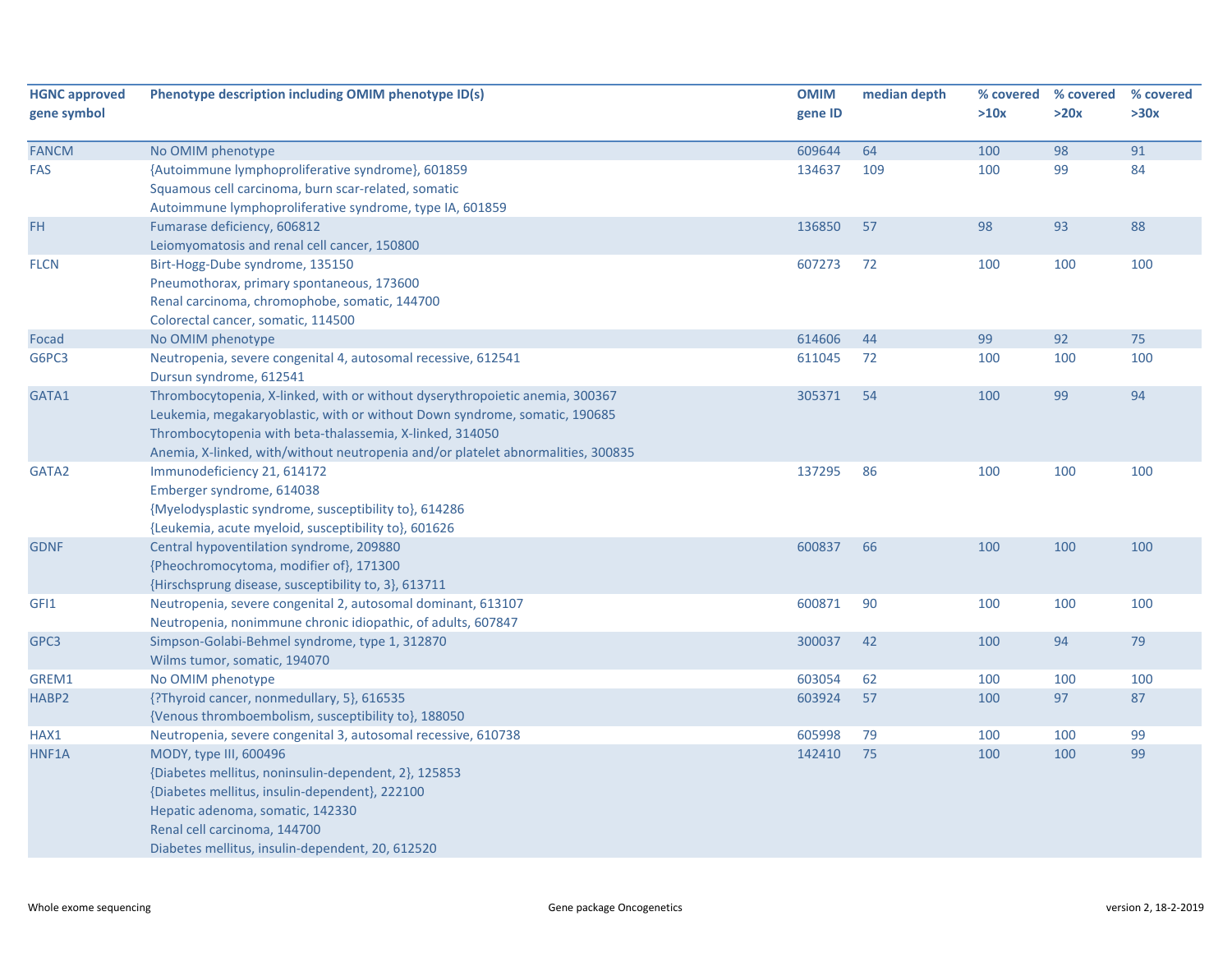| <b>HGNC approved</b><br>gene symbol | Phenotype description including OMIM phenotype ID(s)                                                                                                                                                                                                                                                                                                                                                                          | <b>OMIM</b><br>gene ID | median depth | >10x | % covered % covered<br>>20x | % covered<br>>30x |
|-------------------------------------|-------------------------------------------------------------------------------------------------------------------------------------------------------------------------------------------------------------------------------------------------------------------------------------------------------------------------------------------------------------------------------------------------------------------------------|------------------------|--------------|------|-----------------------------|-------------------|
| HNF1B                               | Renal cysts and diabetes syndrome, 137920<br>Diabetes mellitus, noninsulin-dependent, 125853<br>{Renal cell carcinoma}, 144700                                                                                                                                                                                                                                                                                                | 189907                 | 77           | 100  | 100                         | 99                |
| HOXB13                              | No OMIM phenotype                                                                                                                                                                                                                                                                                                                                                                                                             | 604607                 | 115          | 100  | 100                         | 100               |
| <b>HRAS</b>                         | {Bladder cancer, somatic}, 109800<br>Costello syndrome, 218040<br>{Thyroid carcinoma, follicular, somatic}, 188470<br>Congenital myopathy with excess of muscle spindles, 218040<br>{Nevus sebaceous or woolly hair nevus, somatic}, 162900<br>Schimmelpenning-Feuerstein-Mims syndrome, somatic mosaic, 163200<br>{Spitz nevus or nevus spilus, somatic}, 137550                                                             | 190020                 | 105          | 100  | 100                         | 100               |
| <b>ITK</b>                          | Lymphoproliferative syndrome 1, 613011                                                                                                                                                                                                                                                                                                                                                                                        | 186973                 | 53           | 100  | 98                          | 79                |
| KIF1B                               | ?Charcot-Marie-Tooth disease, type 2A1, 118210<br>Pheochromocytoma, 171300<br>{Neuroblastoma, susceptibility to, 1}, 256700                                                                                                                                                                                                                                                                                                   | 605995                 | 48           | 100  | 98                          | 85                |
| <b>KIT</b>                          | Piebaldism, 172800<br>Gastrointestinal stromal tumor, familial, 606764<br>Mast cell disease, 154800<br>Leukemia, acute myeloid, 601626<br>Germ cell tumors, 273300                                                                                                                                                                                                                                                            | 164920                 | 56           | 100  | 100                         | 96                |
| <b>KLLN</b>                         | Cowden syndrome 4, 615107                                                                                                                                                                                                                                                                                                                                                                                                     | 612105                 | 77           | 100  | 100                         | 100               |
| <b>KRAS</b>                         | Lung cancer, somatic, 211980<br>Bladder cancer, somatic, 109800<br>Pancreatic carcinoma, somatic, 260350<br>Gastric cancer, somatic, 137215<br>Leukemia, acute myeloid, 601626<br>Noonan syndrome 3, 609942<br>Cardiofaciocutaneous syndrome 2, 615278<br>Breast cancer, somatic, 114480<br>Schimmelpenning-Feuerstein-Mims syndrome, somatic mosaic, 163200<br>RAS-associated autoimmune leukoproliferative disorder, 614470 | 190070                 | 61           | 100  | 97                          | 64                |
| LZTR1                               | {Schwannomatosis-2, susceptibility to}, 615670<br>Noonan syndrome 10, 616564                                                                                                                                                                                                                                                                                                                                                  | 600574                 | 80           | 100  | 100                         | 100               |
| MAP2K1                              | Cardiofaciocutaneous syndrome 3, 615279                                                                                                                                                                                                                                                                                                                                                                                       | 176872                 | 55           | 100  | 100                         | 91                |
| MAP2K2                              | Cardiofaciocutaneous syndrome 4, 615280                                                                                                                                                                                                                                                                                                                                                                                       | 601263                 | 69           | 100  | 92                          | 86                |
| <b>MAX</b>                          | {Pheochromocytoma, susceptibility to}, 171300                                                                                                                                                                                                                                                                                                                                                                                 | 154950                 | 47           | 100  | 100                         | 92                |
| MBD4                                | No OMIM phenotype                                                                                                                                                                                                                                                                                                                                                                                                             | 603574                 | 72           | 100  | 100                         | 95                |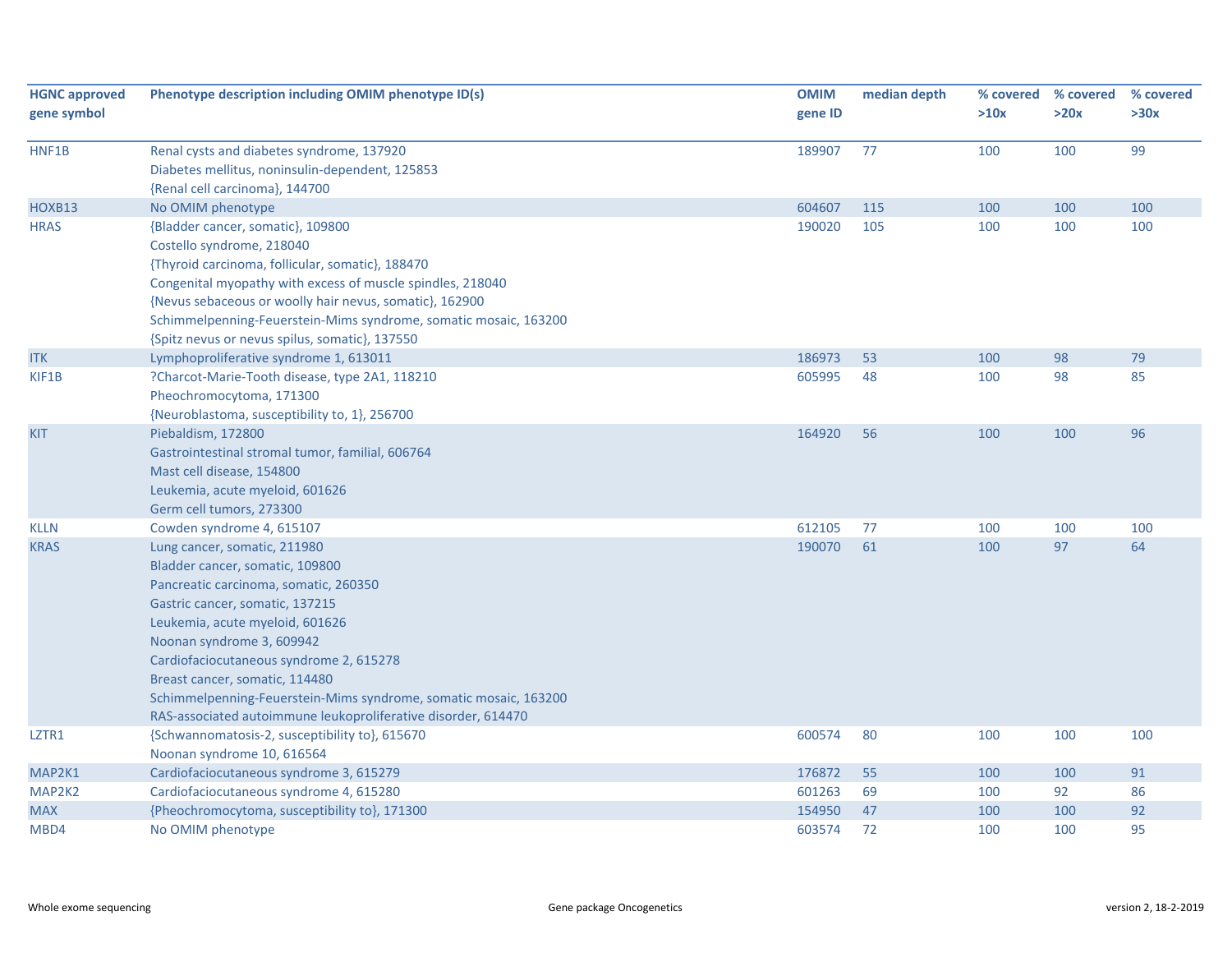| <b>HGNC approved</b><br>gene symbol | Phenotype description including OMIM phenotype ID(s)                                                                                                                                                                                                                                                                                                | <b>OMIM</b><br>gene ID | median depth | % covered<br>>10x | % covered<br>>20x | % covered<br>>30x |
|-------------------------------------|-----------------------------------------------------------------------------------------------------------------------------------------------------------------------------------------------------------------------------------------------------------------------------------------------------------------------------------------------------|------------------------|--------------|-------------------|-------------------|-------------------|
| MC1R                                | [Skin/hair/eye pigmentation 2, red hair/fair skin], 266300<br>[Skin/hair/eye pigmentation 2, blond hair/fair skin], 266300<br>[Analgesia from kappa-opioid receptor agonist, female-specific], 613098<br>{UV-induced skin damage}, 266300<br>{Albinism, oculocutaneous, type II, modifier of}, 203200<br>{Melanoma, cutaneous malignant, 5}, 613099 | 155555                 | 133          | 100               | 100               | 100               |
| MEN1                                | Multiple endocrine neoplasia 1, 131100<br>Carcinoid tumor of lung<br>Parathyroid adenoma, somatic<br>Lipoma, somatic<br>Angiofibroma, somatic<br>Adrenal adenoma, somatic                                                                                                                                                                           | 613733                 | 111          | 100               | 100               | 100               |
| <b>MET</b>                          | Renal cell carcinoma, papillary, 1, familial and somatic, 605074<br>Hepatocellular carcinoma, childhood type, somatic, 114550<br>?Deafness, autosomal recessive 97, 616705                                                                                                                                                                          | 164860                 | 47           | 100               | 98                | 88                |
| <b>MITF</b>                         | Waardenburg syndrome, type 2A, 193510<br>Waardenburg syndrome/ocular albinism, digenic, 103470<br>Tietz albinism-deafness syndrome, 103500<br>{Melanoma, cutaneous malignant, susceptibility to, 8}, 614456                                                                                                                                         | 156845                 | 58           | 100               | 100               | 90                |
| MLH1                                | Colorectal cancer, hereditary nonpolyposis, type 2, 609310<br>Mismatch repair cancer syndrome, 276300<br>Muir-Torre syndrome, 158320                                                                                                                                                                                                                | 120436                 | 122          | 100               | 100               | 100               |
| MLH3                                | Colorectal cancer, hereditary nonpolyposis, type 7, 614385<br>Colorectal cancer, somatic, 114500<br>{Endometrial cancer, susceptibility to}, 608089                                                                                                                                                                                                 | 604395                 | 53           | 100               | 100               | 97                |
| <b>MPL</b>                          | Thrombocytopenia, congenital amegakaryocytic, 604498<br>Thrombocythemia 2, 601977<br>Myelofibrosis with myeloid metaplasia, somatic, 254450                                                                                                                                                                                                         | 159530                 | 64           | 100               | 100               | 98                |
| MRE11A                              | Ataxia-telangiectasia-like disorder, 604391                                                                                                                                                                                                                                                                                                         | 600814                 | 43           | 100               | 91                | 72                |
| MSH <sub>2</sub>                    | Colorectal cancer, hereditary nonpolyposis, type 1, 120435<br>Muir-Torre syndrome, 158320<br>Mismatch repair cancer syndrome, 276300                                                                                                                                                                                                                | 609309                 | 112          | 100               | 100               | 100               |
| MSH3                                | Endometrial carcinoma, somatic, 608089                                                                                                                                                                                                                                                                                                              | 600887                 | 55           | 100               | 98                | 87                |
| MSH <sub>6</sub>                    | Colorectal cancer, hereditary nonpolyposis, type 5, 614350<br>Endometrial cancer, familial, 608089<br>Mismatch repair cancer syndrome, 276300                                                                                                                                                                                                       | 600678                 | 148          | 100               | 100               | 100               |
| <b>MTAP</b>                         | Diaphyseal medullary stenosis with malignant fibrous histiocytoma, 112250                                                                                                                                                                                                                                                                           | 156540                 | 51           | 100               | 97                | 78                |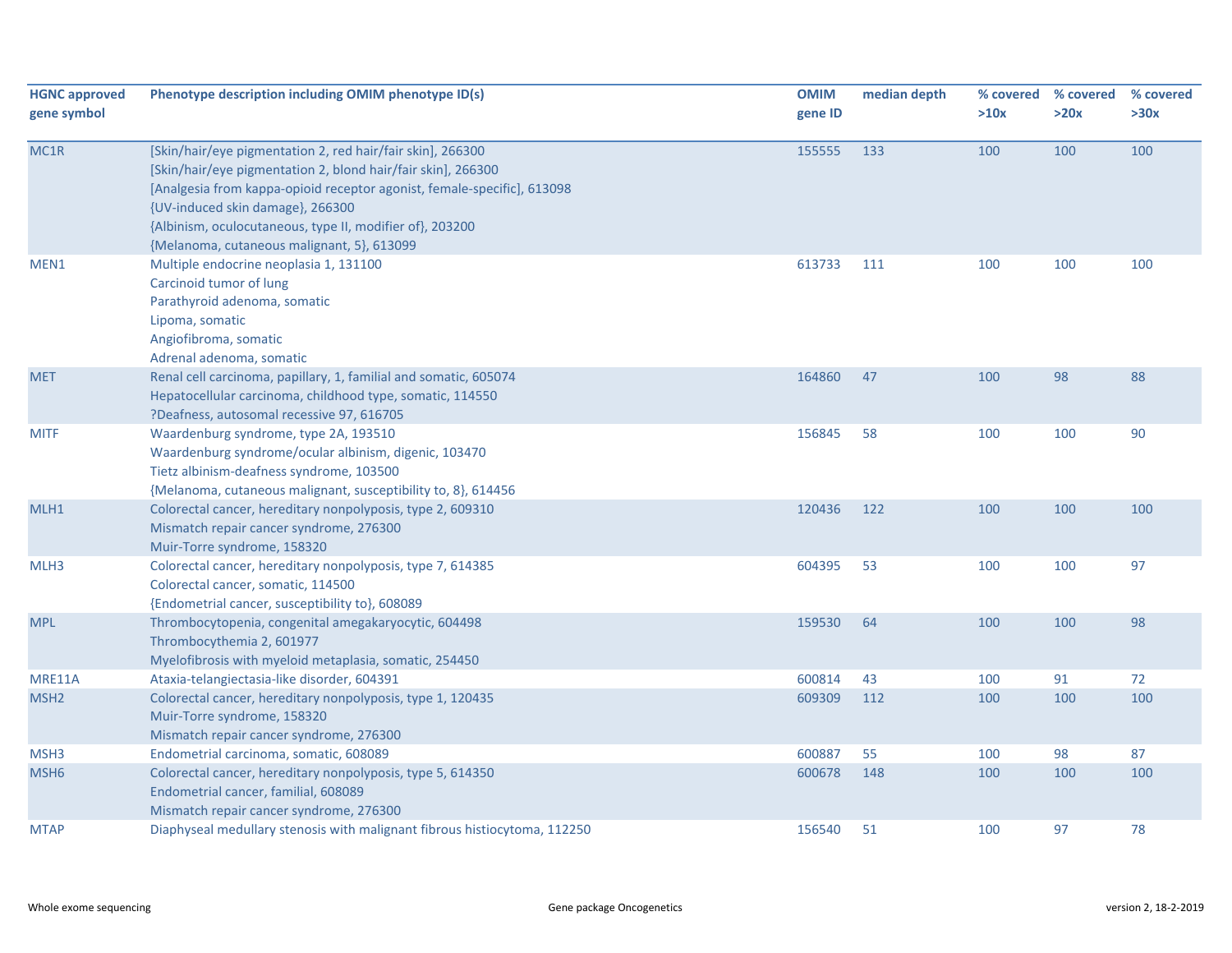| <b>HGNC approved</b><br>gene symbol | Phenotype description including OMIM phenotype ID(s)                                                                                                                                                                                                                                                                                                                                                                  | <b>OMIM</b><br>gene ID | median depth | >10x | % covered % covered<br>>20x | % covered<br>>30x |
|-------------------------------------|-----------------------------------------------------------------------------------------------------------------------------------------------------------------------------------------------------------------------------------------------------------------------------------------------------------------------------------------------------------------------------------------------------------------------|------------------------|--------------|------|-----------------------------|-------------------|
| <b>MUTYH</b>                        | Adenomas, multiple colorectal, 608456<br>Gastric cancer, somatic, 613659<br>Colorectal adenomatous polyposis, autosomal recessive, with pilomatricomas, 132600                                                                                                                                                                                                                                                        | 604933                 | 114          | 100  | 100                         | 100               |
| <b>NBN</b>                          | Nijmegen breakage syndrome, 251260<br>Aplastic anemia, 609135<br>Leukemia, acute lymphoblastic, 613065                                                                                                                                                                                                                                                                                                                | 602667                 | 52           | 100  | 95                          | 76                |
| NF <sub>1</sub>                     | Neurofibromatosis, type 1, 162200<br>Leukemia, juvenile myelomonocytic, 607785<br>Neurofibromatosis, familial spinal, 162210<br>Neurofibromatosis-Noonan syndrome, 601321<br>Watson syndrome, 193520                                                                                                                                                                                                                  | 613113                 | 41           | 98   | 87                          | 67                |
| NF <sub>2</sub>                     | Neurofibromatosis, type 2, 101000<br>Meningioma, NF2-related, somatic, 607174<br>Schwannomatosis, 162091                                                                                                                                                                                                                                                                                                              | 607379                 | 84           | 100  | 100                         | 100               |
| NHP <sub>2</sub>                    | Dyskeratosis congenita, autosomal recessive 2, 613987                                                                                                                                                                                                                                                                                                                                                                 | 606470                 | 66           | 100  | 100                         | 100               |
| <b>NOP10</b>                        | Dyskeratosis congenita, autosomal recessive 1, 224230                                                                                                                                                                                                                                                                                                                                                                 | 606471                 | 121          | 100  | 100                         | 100               |
| NOTCH <sub>2</sub>                  | Alagille syndrome 2, 610205<br>Hajdu-Cheney syndrome, 102500                                                                                                                                                                                                                                                                                                                                                          | 600275                 | 42           | 100  | 100                         | 91                |
| <b>NRAS</b>                         | ?RAS-associated autoimmune lymphoproliferative syndrome type IV, somatic, 614470<br>Noonan syndrome 6, 613224<br>Epidermal nevus, somatic, 162900<br>Thyroid carcinoma, follicular, somatic, 188470<br>Colorectal cancer, somatic, 114500<br>Melanocytic nevus syndrome, congenital, somatic, 137550<br>Neurocutaneous melanosis, somatic, 249400<br>Schimmelpenning-Feuerstein-Mims syndrome, somatic mosaic, 163200 | 164790                 | 42           | 100  | 100                         | 91                |
| NSD1                                | Sotos syndrome 1, 117550<br>Leukemia, acute myeloid, 601626<br>Beckwith-Wiedemann syndrome, 130650                                                                                                                                                                                                                                                                                                                    | 606681                 | 56           | 100  | 99                          | 92                |
| NTHL1                               | Familial adenomatous polyposis 3, 616415                                                                                                                                                                                                                                                                                                                                                                              | 602656                 | 77           | 100  | 100                         | 100               |
| NTRK1                               | Insensitivity to pain, congenital, with anhidrosis, 256800<br>Medullary thyroid carcinoma, familial, 155240                                                                                                                                                                                                                                                                                                           | 191315                 | 70           | 100  | 100                         | 98                |
| OGG1                                | Renal cell carcinoma, clear cell, somatic, 144700                                                                                                                                                                                                                                                                                                                                                                     | 601982                 | 68           | 100  | 100                         | 100               |
| PALB <sub>2</sub>                   | Fanconi anemia, complementation group N, 610832<br>{Breast cancer, susceptibility to}, 114480<br>{Pancreatic cancer, susceptibility to, 3}, 613348                                                                                                                                                                                                                                                                    | 610355                 | 53           | 100  | 98                          | 91                |
| <b>PALLD</b>                        | {Pancreatic cancer, susceptibility to, 1}, 606856                                                                                                                                                                                                                                                                                                                                                                     | 608092                 | 48           | 100  | 98                          | 84                |
| PAX5                                | {Leukemia, acute lymphoblastic, susceptibility to, 3}, 615545                                                                                                                                                                                                                                                                                                                                                         | 167414                 | 74           | 100  | 95                          | 93                |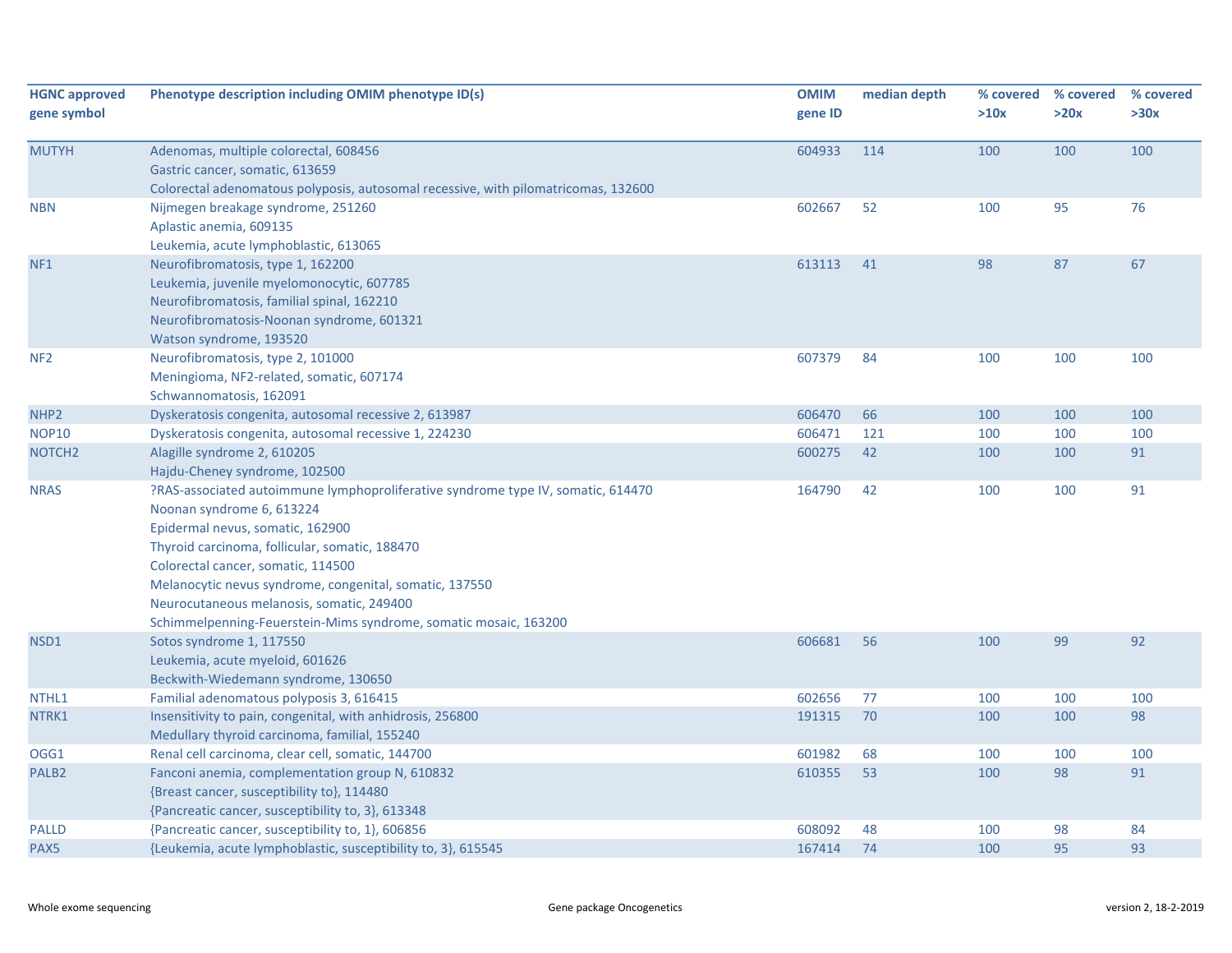| <b>HGNC approved</b><br>gene symbol | Phenotype description including OMIM phenotype ID(s)                                                                                                                                                                                                                                                                                                                                                                                                                   | <b>OMIM</b><br>gene ID | median depth | % covered<br>>10x | % covered<br>>20x | % covered<br>>30x |
|-------------------------------------|------------------------------------------------------------------------------------------------------------------------------------------------------------------------------------------------------------------------------------------------------------------------------------------------------------------------------------------------------------------------------------------------------------------------------------------------------------------------|------------------------|--------------|-------------------|-------------------|-------------------|
| <b>PDGFRA</b>                       | Gastrointestinal stromal tumor, somatic, 606764<br>Hypereosinophilic syndrome, idiopathic, resistant to imatinib, 607685                                                                                                                                                                                                                                                                                                                                               | 173490                 | 55           | 99                | 96                | 87                |
| PHOX2B                              | Central hypoventilation syndrome, congenital, with or without Hirschsprung disease, 209880<br>{Neuroblastoma, susceptibility to, 2}, 613013<br>Neuroblastoma with Hirschsprung disease, 613013                                                                                                                                                                                                                                                                         | 603851                 | 97           | 100               | 100               | 100               |
| PIK3CA                              | Ovarian cancer, somatic, 167000<br>Breast cancer, somatic, 114480<br>Colorectal cancer, somatic, 114500<br>Gastric cancer, somatic, 613659<br>Hepatocellular carcinoma, somatic, 114550<br>Nonsmall cell lung cancer, somatic, 211980<br>Keratosis, seborrheic, somatic, 182000<br>Nevus, epidermal, somatic, 162900<br>CLOVE syndrome, somatic, 612918<br>Megalencephaly-capillary malformation-polymicrogyria syndrome, somatic, 602501<br>Cowden syndrome 5, 615108 | 171834                 | 65           | 100               | 99                | 92                |
| PMS <sub>2</sub>                    | Mismatch repair cancer syndrome, 276300<br>Colorectal cancer, hereditary nonpolyposis, type 4, 614337                                                                                                                                                                                                                                                                                                                                                                  | 600259                 | 106          | 100               | 100               | 99                |
| POLD1                               | {Colorectal cancer, susceptibility to, 10}, 612591<br>Mandibular hypoplasia, deafness, progeroid features, and lipodystrophy syndrome, 615381                                                                                                                                                                                                                                                                                                                          | 174761                 | 67           | 100               | 97                | 93                |
| <b>POLE</b>                         | {Colorectal cancer, susceptibility to, 12}, 615083<br>FILS syndrome, 615139                                                                                                                                                                                                                                                                                                                                                                                            | 174762                 | 78           | 100               | 100               | 96                |
| <b>POLH</b>                         | Xeroderma pigmentosum, variant type, 278750                                                                                                                                                                                                                                                                                                                                                                                                                            | 603968                 | 53           | 100               | 99                | 91                |
| POT <sub>1</sub>                    | {Melanoma, cutaneous malignant, susceptibility to, 10}, 615848<br>{Glioma susceptibility 9}, 616568                                                                                                                                                                                                                                                                                                                                                                    | 606478                 | 53           | 100               | 98                | 82                |
| PRF1                                | Hemophagocytic lymphohistiocytosis, familial, 2, 603553<br>Lymphoma, non-Hodgkin, 605027<br>Aplastic anemia, 609135                                                                                                                                                                                                                                                                                                                                                    | 170280                 | 87           | 100               | 100               | 100               |
| PRKAR1A                             | Carney complex, type 1, 160980<br>Myxoma, intracardiac, 255960<br>Pigmented nodular adrenocortical disease, primary, 1, 610489<br>Adrenocortical tumor, somatic,<br>Acrodysostosis 1, with or without hormone resistance, 101800                                                                                                                                                                                                                                       | 188830                 | 64           | 100               | 100               | 94                |
| PRSS1                               | Pancreatitis, hereditary, 167800<br>Trypsinogen deficiency, 614044                                                                                                                                                                                                                                                                                                                                                                                                     | 276000                 | 142          | 100               | 100               | 100               |
| PTCH1                               | Basal cell nevus syndrome, 109400<br>Basal cell carcinoma, somatic, 605462<br>Holoprosencephaly-7, 610828                                                                                                                                                                                                                                                                                                                                                              | 601309                 | 70           | 100               | 97                | 92                |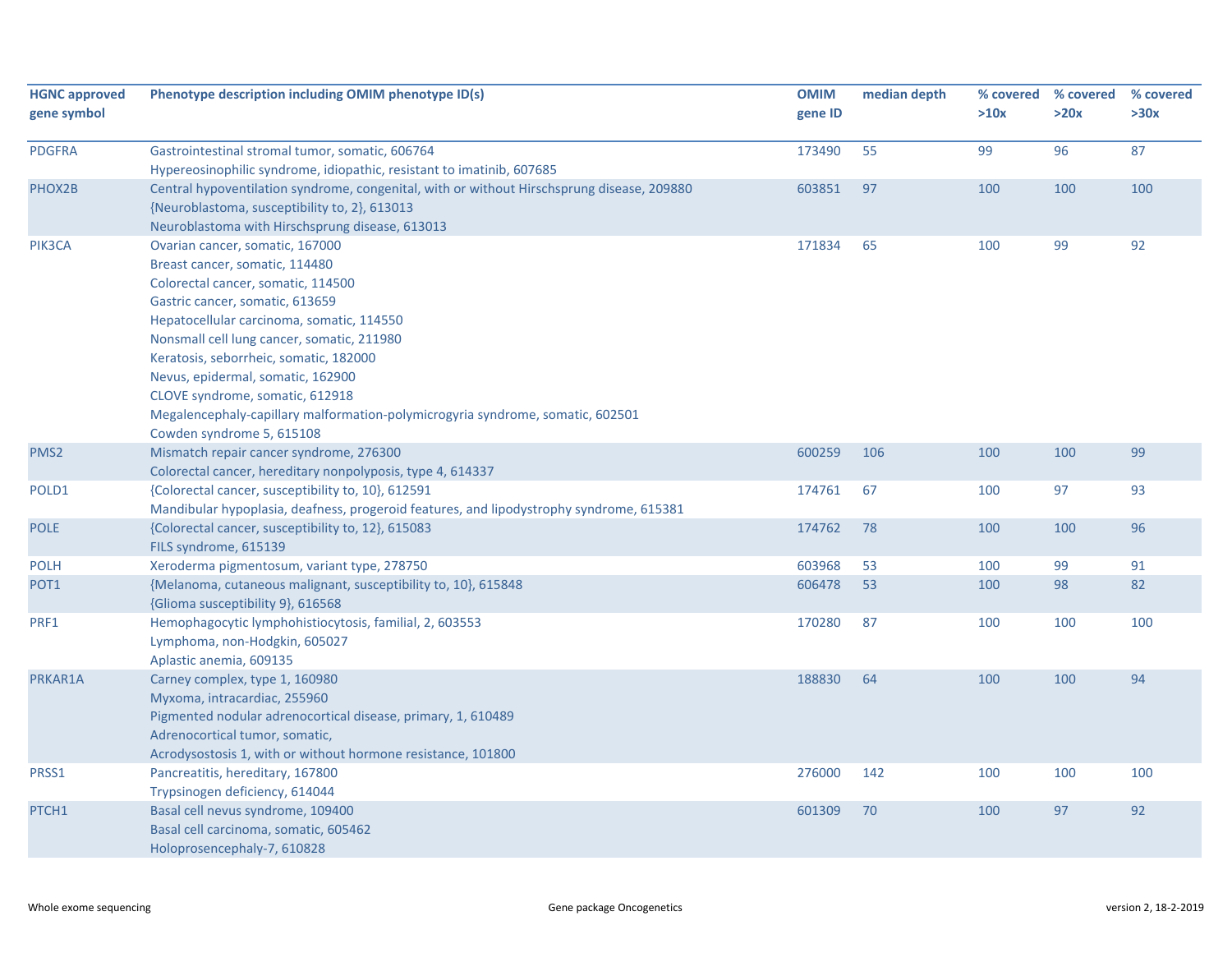| <b>HGNC approved</b><br>gene symbol | Phenotype description including OMIM phenotype ID(s)                                                                                                                                                                                                                                                                                                                                                                                                                                                    | <b>OMIM</b><br>gene ID | median depth | >10x | % covered % covered<br>>20x | % covered<br>>30x |
|-------------------------------------|---------------------------------------------------------------------------------------------------------------------------------------------------------------------------------------------------------------------------------------------------------------------------------------------------------------------------------------------------------------------------------------------------------------------------------------------------------------------------------------------------------|------------------------|--------------|------|-----------------------------|-------------------|
| PTCH <sub>2</sub>                   | Medulloblastoma, 155255<br>Basal cell carcinoma, somatic, 605462<br>Basal cell nevus syndrome, 109400                                                                                                                                                                                                                                                                                                                                                                                                   | 603673                 | 84           | 100  | 100                         | 100               |
| <b>PTEN</b>                         | Cowden syndrome 1, 158350<br>Lhermitte-Duclos syndrome, 158350<br>Bannayan-Riley-Ruvalcaba syndrome, 153480<br>{Meningioma}, 607174<br>{Glioma susceptibility 2}, 613028<br>Macrocephaly/autism syndrome, 605309<br>PTEN hamartoma tumor syndrome<br>VATER association with macrocephaly and ventriculomegaly, 276950<br>{Prostate cancer, somatic}, 176807<br>Malignant melanoma, somatic, 155600<br>Endometrial carcinoma, somatic, 608089<br>Squamous cell carcinoma, head and neck, somatic, 275355 | 601728                 | 85           | 92   | 81                          | 77                |
| PTPN11                              | Noonan syndrome 1, 163950<br>LEOPARD syndrome 1, 151100<br>Leukemia, juvenile myelomonocytic, somatic, 607785<br>Metachondromatosis, 156250                                                                                                                                                                                                                                                                                                                                                             | 176876                 | 57           | 100  | 96                          | 80                |
| RAD50                               | Nijmegen breakage syndrome-like disorder, 613078                                                                                                                                                                                                                                                                                                                                                                                                                                                        | 604040                 | 71           | 100  | 100                         | 95                |
| RAD51B                              | No OMIM phenotype                                                                                                                                                                                                                                                                                                                                                                                                                                                                                       | 602948                 | 47           | 100  | 99                          | 90                |
| RAD51C                              | Fanconi anemia, complementation group O, 613390<br>{Breast-ovarian cancer, familial, susceptibility to, 3}, 613399                                                                                                                                                                                                                                                                                                                                                                                      | 602774                 | 49           | 100  | 98                          | 83                |
| RAD51D                              | {Breast-ovarian cancer, familial, susceptibility to, 4}, 614291                                                                                                                                                                                                                                                                                                                                                                                                                                         | 602954                 | 64           | 100  | 100                         | 98                |
| RAF1                                | Noonan syndrome 5, 611553<br>LEOPARD syndrome 2, 611554<br>Cardiomyopathy, dilated, 1NN, 615916                                                                                                                                                                                                                                                                                                                                                                                                         | 164760                 | 54           | 100  | 95                          | 87                |
| RASAL1                              | No OMIM phenotype                                                                                                                                                                                                                                                                                                                                                                                                                                                                                       | 604118                 | 62           | 100  | 96                          | 89                |
| RB1                                 | Retinoblastoma, 180200<br>Osteosarcoma, somatic, 259500<br>Bladder cancer, somatic, 109800<br>Small cell cancer of the lung, somatic, 182280<br>Retinoblastoma, trilateral, 180200                                                                                                                                                                                                                                                                                                                      | 614041                 | 104          | 100  | 100                         | 99                |
| <b>RECQL</b>                        | No OMIM phenotype                                                                                                                                                                                                                                                                                                                                                                                                                                                                                       | 600537                 | 72           | 100  | 98                          | 90                |
| <b>RECQL4</b>                       | Rothmund-Thomson syndrome, 268400<br>RAPADILINO syndrome, 266280<br>Baller-Gerold syndrome, 218600                                                                                                                                                                                                                                                                                                                                                                                                      | 603780                 | 95           | 100  | 100                         | 98                |
| <b>REST</b>                         | {Wilms tumor 6, susceptibility to}, 616806                                                                                                                                                                                                                                                                                                                                                                                                                                                              | 600571                 | 57           | 100  | 100                         | 93                |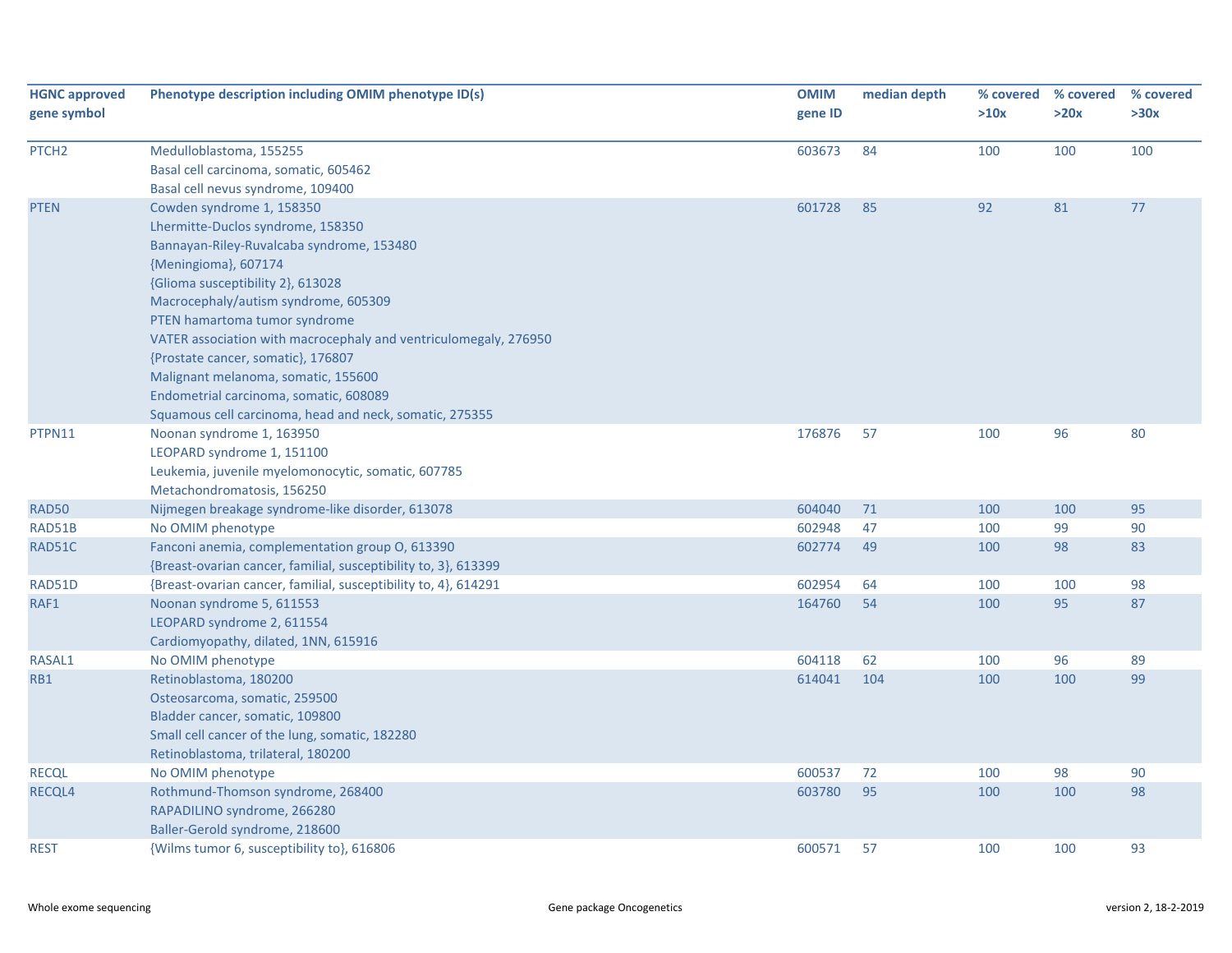| <b>HGNC approved</b><br>gene symbol | Phenotype description including OMIM phenotype ID(s)                                                                                                                                                                                      | <b>OMIM</b><br>gene ID | median depth             | >10x | % covered % covered<br>>20x | % covered<br>>30x    |
|-------------------------------------|-------------------------------------------------------------------------------------------------------------------------------------------------------------------------------------------------------------------------------------------|------------------------|--------------------------|------|-----------------------------|----------------------|
| <b>RET</b>                          | Multiple endocrine neoplasia IIA, 171400<br>Medullary thyroid carcinoma, 155240<br>Multiple endocrine neoplasia IIB, 162300<br>Central hypoventilation syndrome, congenital, 209880<br>Pheochromocytoma, 171300<br>Renal agenesis, 191830 | 164761                 | 92                       | 100  | 100                         | 99                   |
|                                     | {Hirschsprung disease, susceptibility to, 1}, 142623                                                                                                                                                                                      |                        |                          |      |                             |                      |
| RHBDF2                              | Tylosis with esophageal cancer, 148500                                                                                                                                                                                                    | 614404                 | 77                       | 100  | 100                         | 100                  |
| RINT1                               | No OMIM phenotype                                                                                                                                                                                                                         | 610089                 | 44                       | 100  | 96                          | 80                   |
| RIT1<br><b>RMRP</b>                 | Noonan syndrome 8, 615355<br>Cartilage-hair hypoplasia, 250250                                                                                                                                                                            | 609591<br>157660       | 53<br>No coverage data 0 | 100  | 100<br>$\overline{0}$       | 94<br>$\overline{0}$ |
|                                     | Metaphyseal dysplasia without hypotrichosis, 250460<br>Anauxetic dysplasia, 607095                                                                                                                                                        |                        |                          |      |                             |                      |
| <b>RNF43</b>                        | Sessile serrated polyposis cancer syndrome, 617108                                                                                                                                                                                        | 612482                 | 105                      | 100  | 100                         | 99                   |
| RPL11                               | Diamond-Blackfan anemia 7, 612562                                                                                                                                                                                                         | 604175                 | 44                       | 100  | 100                         | 94                   |
| <b>RPL15</b>                        | ?Diamond-Blackfan anemia 12, 615550                                                                                                                                                                                                       | 604174                 | 43                       | 100  | 100                         | 87                   |
| RPL35A                              | Diamond-Blackfan anemia 5, 612528                                                                                                                                                                                                         | 180468                 | 73                       | 100  | 100                         | 100                  |
| RPL5                                | Diamond-Blackfan anemia 6, 612561                                                                                                                                                                                                         | 603634                 | 50                       | 100  | 96                          | 84                   |
| <b>RPS10</b>                        | Diamond-Blackfan anemia 9, 613308                                                                                                                                                                                                         | 603632                 | 46                       | 100  | 98                          | 86                   |
| <b>RPS17</b>                        | Diamond-Blackfan anemia 4, 612527                                                                                                                                                                                                         | 180472                 | 74                       | 100  | 100                         | 90                   |
| <b>RPS19</b>                        | Diamond-Blackfan anemia 1, 105650                                                                                                                                                                                                         | 603474                 | 72                       | 100  | 100                         | 95                   |
| <b>RPS24</b>                        | Diamond-blackfan anemia 3, 610629                                                                                                                                                                                                         | 602412                 | 76                       | 100  | 100                         | 99                   |
| <b>RPS26</b>                        | Diamond-Blackfan anemia 10, 613309                                                                                                                                                                                                        | 603701                 | 70                       | 100  | 100                         | 98                   |
| <b>RPS29</b>                        | Diamond-Blackfan anemia 13, 615909                                                                                                                                                                                                        | 603633                 | 54                       | 100  | 100                         | 100                  |
| RPS7                                | Diamond-Blackfan anemia 8, 612563                                                                                                                                                                                                         | 603658                 | 49                       | 100  | 100                         | 91                   |
| RTEL1                               | Dyskeratosis congenita, autosomal recessive 5, 615190<br>Dyskeratosis congenita, autosomal dominant 4, 615190<br>Pulmonary fibrosis and/or bone marrow failure, telomere-related, 3, 616373                                               | 608833                 | 80                       | 100  | 100                         | 98                   |
| RUNX1                               | Leukemia, acute myeloid, 601626<br>Platelet disorder, familial, with associated myeloid malignancy, 601399                                                                                                                                | 151385                 | 71                       | 100  | 100                         | 97                   |
| <b>SBDS</b>                         | Shwachman-Diamond syndrome, 260400<br>{Aplastic anemia, susceptibility to}, 609135                                                                                                                                                        | 607444                 | 49                       | 100  | 100                         | 92                   |
| <b>SDHA</b>                         | Leigh syndrome, 256000<br>Mitochondrial respiratory chain complex II deficiency, 252011<br>Cardiomyopathy, dilated, 1GG, 613642<br>Paragangliomas 5, 614165                                                                               | 600857                 | 93                       | 100  | 93                          | 83                   |
| SDHAF2                              | Paragangliomas 2, 601650                                                                                                                                                                                                                  | 613019                 | 91                       | 100  | 100                         | 93                   |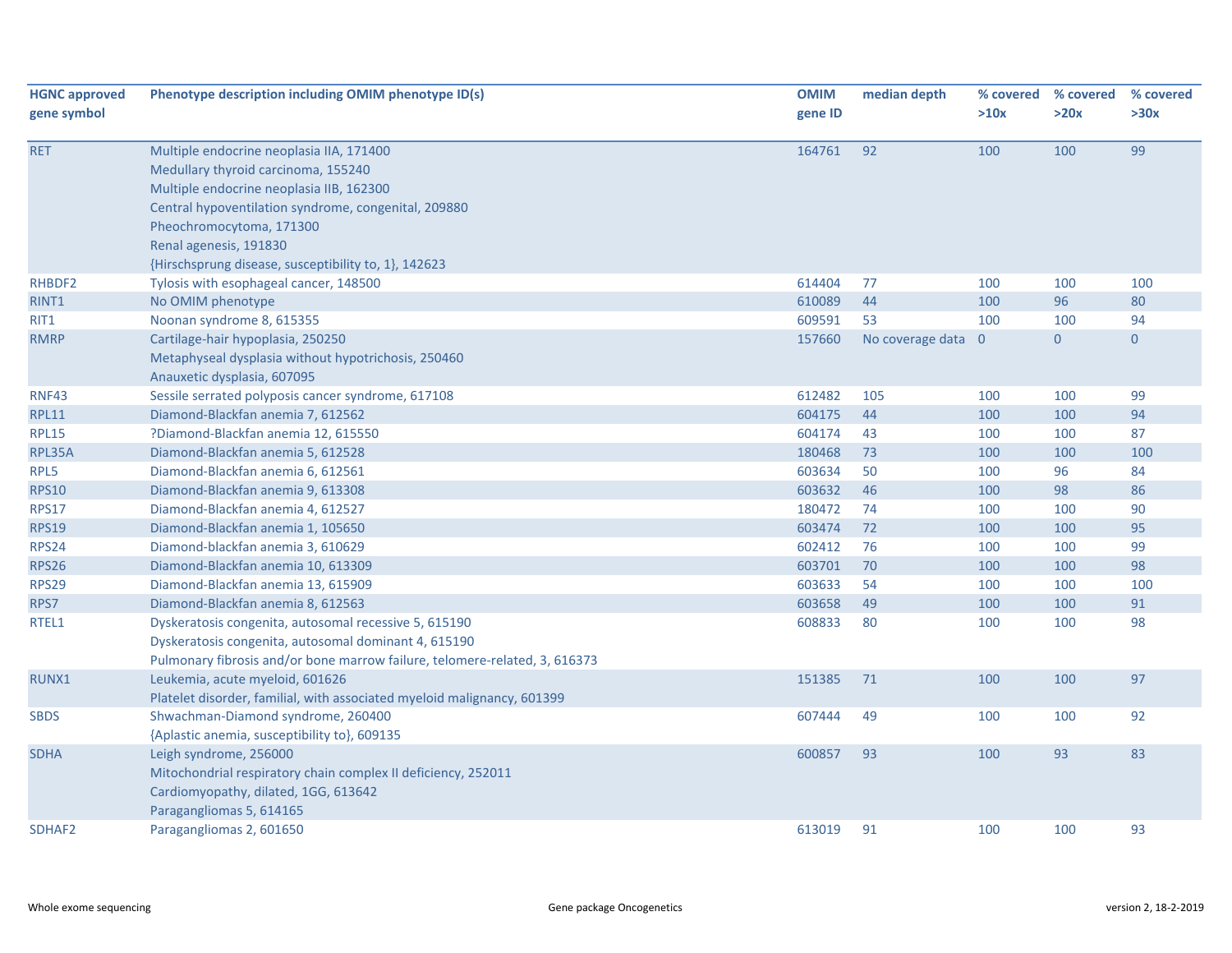| <b>HGNC approved</b><br>gene symbol | Phenotype description including OMIM phenotype ID(s)                                                                                                                                                                                                                                      | <b>OMIM</b><br>gene ID | median depth | >10x | % covered % covered<br>>20x | % covered<br>>30x |
|-------------------------------------|-------------------------------------------------------------------------------------------------------------------------------------------------------------------------------------------------------------------------------------------------------------------------------------------|------------------------|--------------|------|-----------------------------|-------------------|
| <b>SDHB</b>                         | Paragangliomas 4, 115310<br>Pheochromocytoma, 171300<br>Paraganglioma and gastric stromal sarcoma, 606864<br>Cowden syndrome 2, 612359<br>Gastrointestinal stromal tumor, 606764                                                                                                          | 185470                 | 80           | 100  | 100                         | 100               |
| <b>SDHC</b>                         | Paragangliomas 3, 605373<br>Paraganglioma and gastric stromal sarcoma, 606864<br>Gastrointestinal stromal tumor, 606764                                                                                                                                                                   | 602413                 | 113          | 100  | 100                         | 100               |
| <b>SDHD</b>                         | Paragangliomas 1, with or without deafness, 168000<br>Pheochromocytoma, 171300<br>Carcinoid tumors, intestinal, 114900<br>Merkel cell carcinoma, somatic<br>Paraganglioma and gastric stromal sarcoma, 606864<br>Cowden syndrome 3, 615106<br>Mitochondrial complex II deficiency, 252011 | 602690                 | 111          | 100  | 100                         | 100               |
| SERPINA1                            | Emphysema due to AAT deficiency, 613490<br>Emphysema-cirrhosis, due to AAT deficiency, 613490<br>Hemorrhagic diathesis due to \'antithrombin\' Pittsburgh, 613490<br>{Pulmonary disease, chronic obstructive, susceptibility to}, 606963                                                  | 107400                 | 65           | 100  | 100                         | 93                |
| SFTPA1                              | {Pulmonary fibrosis, idiopathic, susceptibility to}, 178500                                                                                                                                                                                                                               | 178630                 | 136          | 100  | 100                         | 100               |
| SFTPA2                              | Pulmonary fibrosis, idiopathic, 178500                                                                                                                                                                                                                                                    | 178642                 | 127          | 100  | 100                         | 100               |
| SH2D1A                              | Lymphoproliferative syndrome, X-linked, 1, 308240                                                                                                                                                                                                                                         | 300490                 | 44           | 100  | 99                          | 79                |
| SHOC2                               | Noonan-like syndrome with loose anagen hair, 607721                                                                                                                                                                                                                                       | 602775                 | 48           | 100  | 98                          | 85                |
| SLX4                                | Fanconi anemia, complementation group P, 613951                                                                                                                                                                                                                                           | 613278                 | 87           | 100  | 100                         | 98                |
| SMAD4                               | Pancreatic cancer, somatic, 260350<br>Juvenile polyposis/hereditary hemorrhagic telangiectasia syndrome, 175050<br>Myhre syndrome, 139210<br>Polyposis, juvenile intestinal, 174900                                                                                                       | 600993                 | 59           | 100  | 100                         | 96                |
| SMAD9                               | Pulmonary hypertension, primary, 2, 615342                                                                                                                                                                                                                                                | 603295                 | 67           | 100  | 100                         | 98                |
| SMARCA4                             | {Rhabdoid tumor predisposition syndrome 2}, 613325<br>Mental retardation, autosomal dominant 16, 614609                                                                                                                                                                                   | 603254                 | 76           | 100  | 100                         | 98                |
| SMARCB1                             | Rhabdoid tumors, somatic, 609322<br>{Rhabdoid predisposition syndrome 1}, 609322<br>Mental retardation, autosomal dominant 15, 614608<br>{Schwannomatosis-1, susceptibility to}, 162091                                                                                                   | 601607                 | 71           | 100  | 100                         | 95                |
| SMARCE1                             | {Meningioma, familial, susceptibility to}, 607174                                                                                                                                                                                                                                         | 603111                 | 49           | 100  | 100                         | 92                |
| <b>SOS1</b>                         | ?Fibromatosis, gingival, 1, 135300<br>Noonan syndrome 4, 610733                                                                                                                                                                                                                           | 182530                 | 57           | 100  | 98                          | 84                |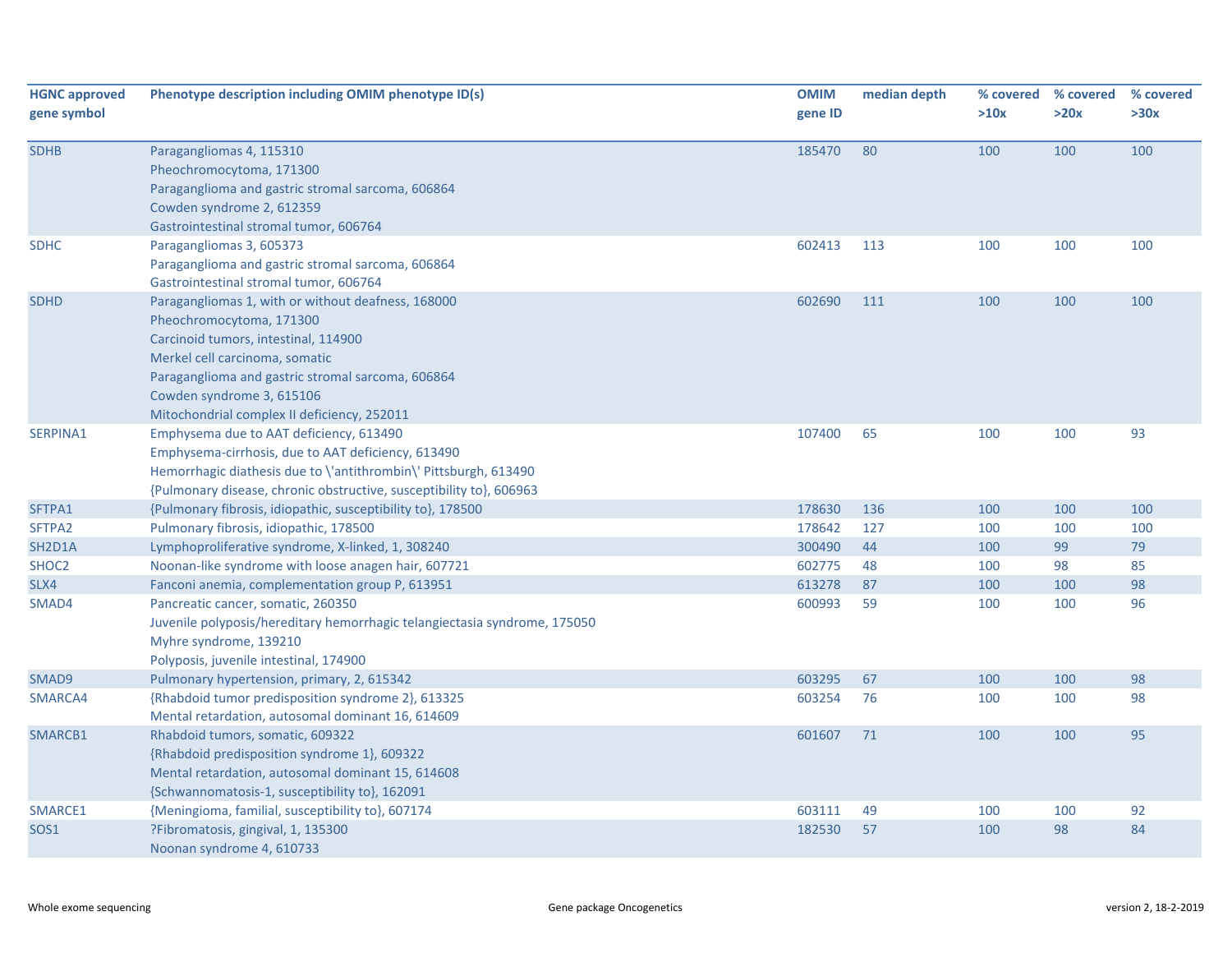| <b>HGNC approved</b><br>gene symbol | Phenotype description including OMIM phenotype ID(s)                         | <b>OMIM</b><br>gene ID | median depth       | % covered<br>>10x | % covered<br>>20x | % covered<br>>30x |
|-------------------------------------|------------------------------------------------------------------------------|------------------------|--------------------|-------------------|-------------------|-------------------|
|                                     |                                                                              |                        |                    |                   |                   |                   |
| SPINK1                              | Pancreatitis, hereditary, 167800                                             | 167790                 | 70                 | 100               | 100               | 83                |
|                                     | {Fibrocalculous pancreatic diabetes, susceptibility to}, 608189              |                        |                    |                   |                   |                   |
|                                     | Tropical calcific pancreatitis, 608189                                       |                        |                    |                   |                   |                   |
| SPRED1                              | Legius syndrome, 611431                                                      | 609291                 | 44                 | 100               | 95                | 84                |
| <b>SRY</b>                          | 46XY sex reversal 1, 400044                                                  | 480000                 | 20                 | 50                | 41                | 35                |
|                                     | 46XX sex reversal 1, 400045                                                  |                        |                    |                   |                   |                   |
| STAT3                               | Hyper-IgE recurrent infection syndrome, 147060                               | 102582                 | 60                 | 100               | 100               | 91                |
|                                     | Autoimmune disease, multisystem, infantile-onset, 615952                     |                        |                    |                   |                   |                   |
| <b>STK11</b>                        | Peutz-Jeghers syndrome, 175200                                               | 602216                 | 83                 | 100               | 100               | 100               |
|                                     | Melanoma, malignant, somatic                                                 |                        |                    |                   |                   |                   |
|                                     | Pancreatic cancer, 260350                                                    |                        |                    |                   |                   |                   |
|                                     | Testicular tumor, somatic, 273300                                            |                        |                    |                   |                   |                   |
| <b>SUFU</b>                         | Medulloblastoma, desmoplastic, 155255                                        | 607035                 | 60                 | 100               | 100               | 97                |
|                                     | {Meningioma, familial, susceptibility to}, 607174                            |                        |                    |                   |                   |                   |
|                                     | Basal cell nevus syndrome, 109400                                            |                        |                    |                   |                   |                   |
| <b>TERC</b>                         | Dyskeratosis congenita, autosomal dominant 1, 127550                         | 602322                 | No coverage data 0 |                   | $\pmb{0}$         | $\pmb{0}$         |
|                                     | {Aplastic anemia}, 614743                                                    |                        |                    |                   |                   |                   |
|                                     | {Pulmonary fibrosis, idiopathic, susceptibility to}, 614743                  |                        |                    |                   |                   |                   |
| TERF1                               | No OMIM phenotype                                                            | 600951                 | 39                 | 96                | 79                | 60                |
| <b>TERF2IP</b>                      | No OMIM phenotype                                                            | 605061                 | 65                 | 100               | 99                | 90                |
| <b>TERT</b>                         | {Pulmonary fibrosis and/or bone marrow failure, telomere-related, 1}, 614742 | 187270                 | 85                 | 100               | 100               | 94                |
|                                     | {Dyskeratosis congenita, autosomal recessive 4}, 613989                      |                        |                    |                   |                   |                   |
|                                     | {Dyskeratosis congenita, autosomal dominant 2}, 613989                       |                        |                    |                   |                   |                   |
|                                     | {Leukemia, acute myeloid}, 601626                                            |                        |                    |                   |                   |                   |
|                                     | {Melanoma, cutaneous malignant, 9}, 615134                                   |                        |                    |                   |                   |                   |
| TGFBR1                              | Loeys-Dietz syndrome 1, 609192                                               | 190181                 | 96                 | 95                | 93                | 92                |
|                                     | {Multiple self-healing squamous epithelioma, susceptibility to}, 132800      |                        |                    |                   |                   |                   |
| TGFBR2                              | Colorectal cancer, hereditary nonpolyposis, type 6, 614331                   | 190182                 | 124                | 100               | 100               | 100               |
|                                     | Esophageal cancer, somatic, 133239                                           |                        |                    |                   |                   |                   |
|                                     | Loeys-Dietz syndrome 2, 610168                                               |                        |                    |                   |                   |                   |
| TINF <sub>2</sub>                   | Dyskeratosis congenita, autosomal dominant 3, 613990                         | 604319                 | 94                 | 100               | 100               | 100               |
|                                     | Revesz syndrome, 268130                                                      |                        |                    |                   |                   |                   |
| <b>TMEM127</b>                      | {Pheochromocytoma, susceptibility to}, 171300                                | 613403                 | 61                 | 100               | 100               | 96                |
| TNFRSF11A                           | Osteolysis, familial expansile, 174810                                       | 603499                 | 66                 | 95                | 95                | 91                |
|                                     | {Paget disease of bone 2, early-onset}, 602080                               |                        |                    |                   |                   |                   |
|                                     | Osteopetrosis, autosomal recessive 7, 612301                                 |                        |                    |                   |                   |                   |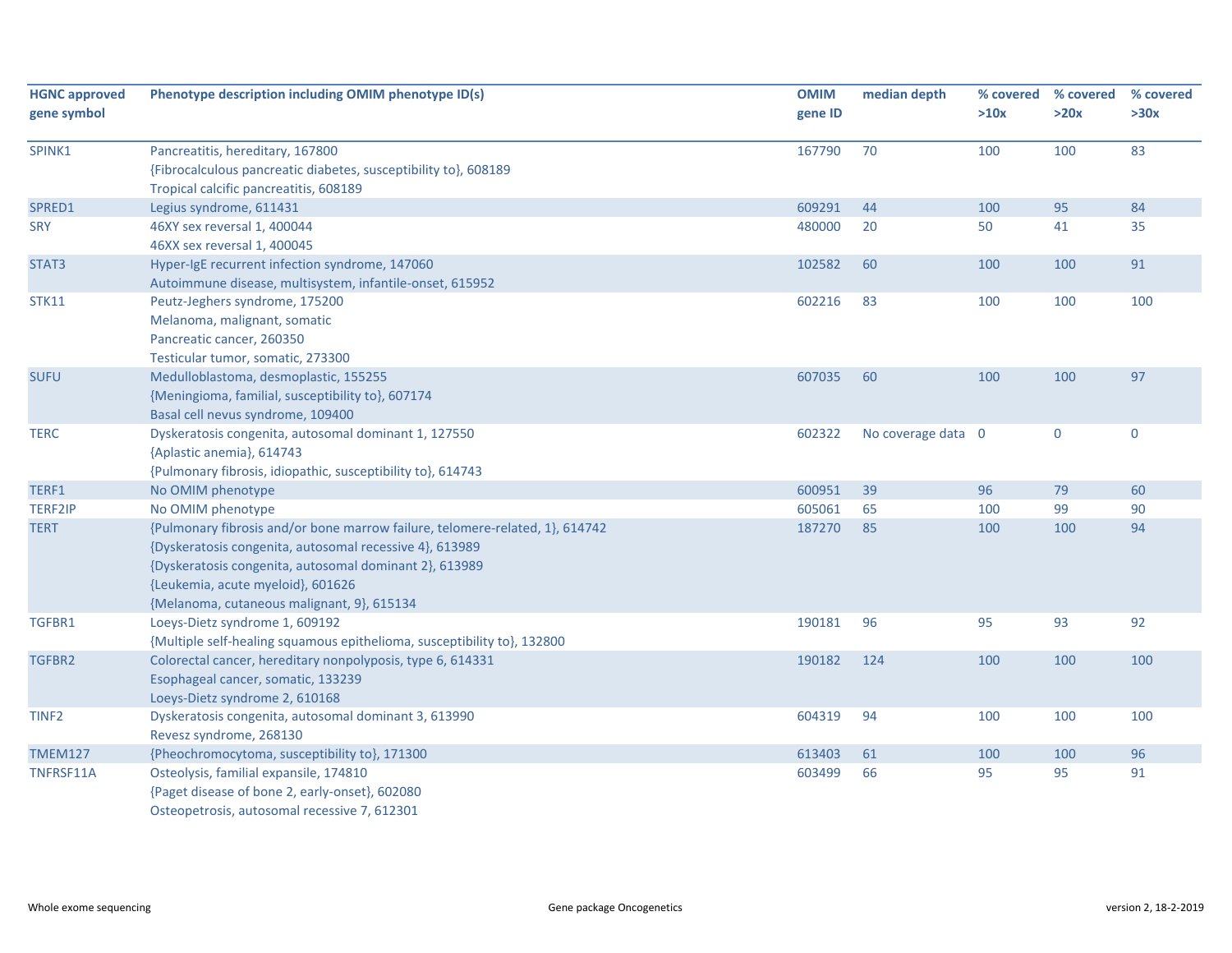| <b>HGNC approved</b><br>gene symbol | Phenotype description including OMIM phenotype ID(s)                                                                                                                                                                                                                                                                                                               | <b>OMIM</b><br>gene ID | median depth | % covered<br>>10x | % covered<br>>20x | % covered<br>>30x |
|-------------------------------------|--------------------------------------------------------------------------------------------------------------------------------------------------------------------------------------------------------------------------------------------------------------------------------------------------------------------------------------------------------------------|------------------------|--------------|-------------------|-------------------|-------------------|
| <b>TP53</b>                         | Colorectal cancer, 114500<br>Li-Fraumeni syndrome, 151623<br>Hepatocellular carcinoma, 114550<br>Osteosarcoma, 259500<br>Choroid plexus papilloma, 260500<br>Nasopharyngeal carcinoma, 607107<br>Pancreatic cancer, 260350<br>Adrenal cortical carcinoma, 202300<br>Breast cancer, 114480<br>{Basal cell carcinoma 7}, 614740<br>{Glioma susceptibility 1}, 137800 | 191170                 | 99           | 100               | 100               | 100               |
| TRIM37                              | Mulibrey nanism, 253250                                                                                                                                                                                                                                                                                                                                            | 605073                 | 44           | 100               | 97                | 80                |
| TSC1                                | Tuberous sclerosis-1, 191100<br>Lymphangioleiomyomatosis, 606690<br>Focal cortical dysplasia, Taylor balloon cell type, 607341                                                                                                                                                                                                                                     | 605284                 | 105          | 100               | 100               | 100               |
| TSC <sub>2</sub>                    | Tuberous sclerosis-2, 613254<br>Lymphangioleiomyomatosis, somatic, 606690                                                                                                                                                                                                                                                                                          | 191092                 | 104          | 100               | 100               | 100               |
| <b>UROD</b>                         | Porphyria cutanea tarda, 176100<br>Porphyria, hepatoerythropoietic, 176100                                                                                                                                                                                                                                                                                         | 613521                 | 70           | 100               | 100               | 98                |
| USB1                                | Poikiloderma with neutropenia, 604173                                                                                                                                                                                                                                                                                                                              | 613276                 | 47           | 100               | 99                | 85                |
| <b>VHL</b>                          | von Hippel-Lindau syndrome, 193300<br>Renal cell carcinoma, somatic, 144700<br>Pheochromocytoma, 171300<br>Hemangioblastoma, cerebellar, somatic<br>Erythrocytosis, familial, 2, 263400                                                                                                                                                                            | 608537                 | 88           | 100               | 100               | 100               |
| <b>WAS</b>                          | Wiskott-Aldrich syndrome, 301000<br>Thrombocytopenia, X-linked, 313900<br>Neutropenia, severe congenital, X-linked, 300299<br>Thrombocytopenia, X-linked, intermittent, 313900                                                                                                                                                                                     | 300392                 | 54           | 96                | 84                | 75                |
| WRAP53                              | Dyskeratosis congenita, autosomal recessive 3, 613988                                                                                                                                                                                                                                                                                                              | 612661                 | 95           | 100               | 100               | 100               |
| <b>WRN</b>                          | Werner syndrome, 277700                                                                                                                                                                                                                                                                                                                                            | 604611                 | 47           | 100               | 98                | 84                |
| WT1                                 | Wilms tumor, type 1, 194070<br>Denys-Drash syndrome, 194080<br>Nephrotic syndrome, type 4, 256370<br>Frasier syndrome, 136680<br>Meacham syndrome, 608978<br>Mesothelioma, somatic, 156240                                                                                                                                                                         | 607102                 | 80           | 100               | 98                | 96                |
| XPA                                 | Xeroderma pigmentosum, group A, 278700                                                                                                                                                                                                                                                                                                                             | 611153                 | 45           | 100               | 92                | 70                |